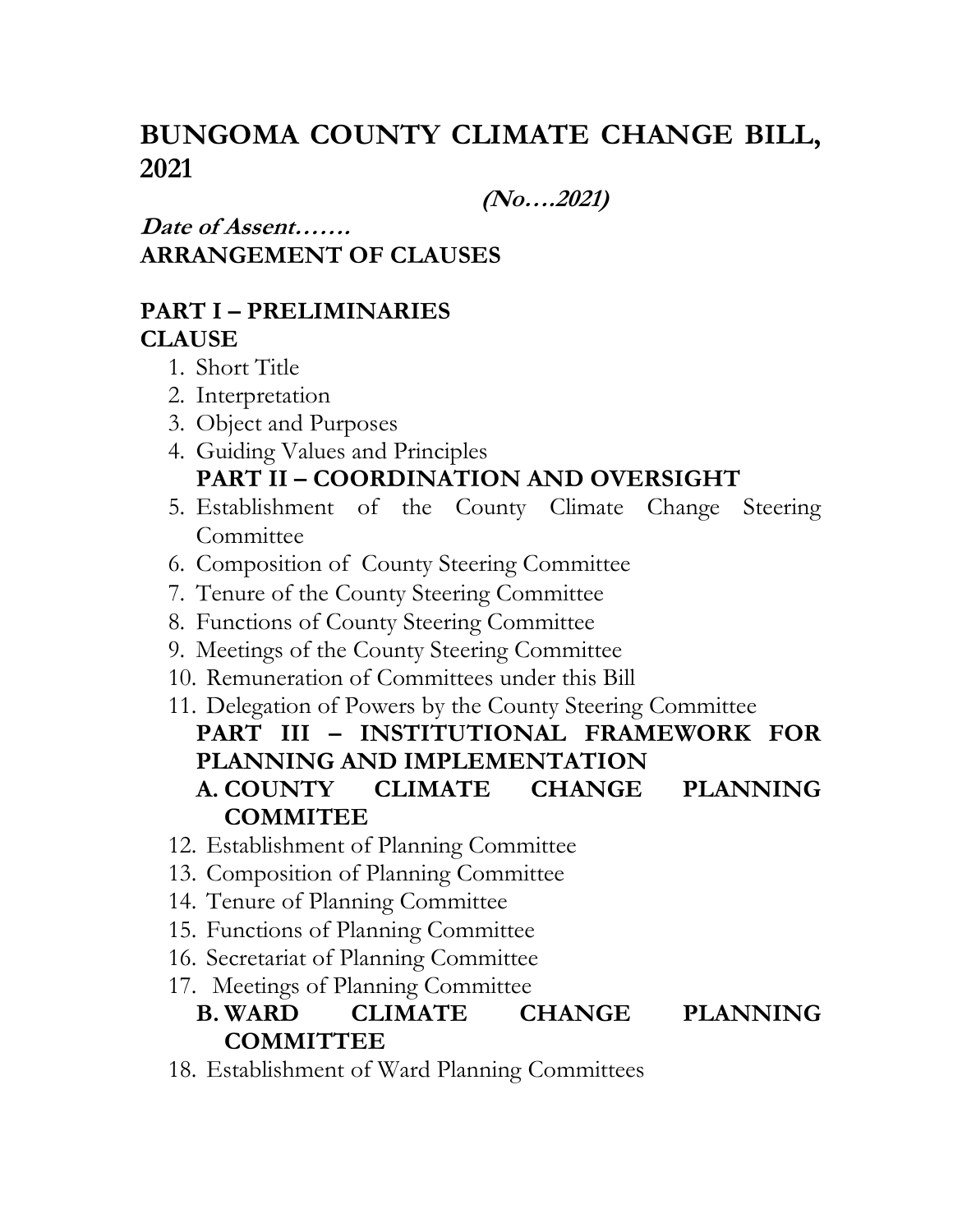- 19. Composition of Ward Planning Committees
- 20. Tenure of Ward Planning Committees
- 21. Functions of Ward Planning Committees
- 22. Qualifications for appointment to the Ward Planning **Committees**
- 23. Remuneration of county and ward planning committees
- 24. Meetings of Ward Planning Committees **PART IV – MEASURES AND ACTIONS FOR RESPONDING TO CLIMATE CHANGE**
- 25. County Climate Change Action Plan
- 26. Contents of County Climate Change Action Plan
- 27. Approval of County Climate Change Action Plan
- 28. Biennial Review of County Climate Change Action Plan **PART V – DUTIES RELATING TO CLIMATE CHANGE**
- 29. Climate change duties of public entities
- 30. Climate change duties of private entities
- 31. Monitoring and reporting on compliance
- 32. Potential Role of a Private Entity in Reporting on Performance
- 33. Annual Climate Change Response Report **PART VI – PUBLIC PARTICIPATION AND ACCESS TO INFORMATION**
- 34. Values and principles to apply to planning and implementation
- 35. County Strategy for Climate Change education and Public awareness
- 36. Public Sensitization to precede the formulation of climate change response plans
- 37. Capacity building for effective public participation
- 38. Access to information

## **PART VII – COUNTY CLIMATE CHANGE FUND**

- 39. Establishment of County Climate Change Fund
- 40. Sources of the Funds
- 41. County Climate Change Fund Regulations **PART VIII – FINANCIAL PROVISIONS**
- 42. Funding Operations of Steering and Planning Committees
- 43. Annual estimates for Steering and Planning Committees
- 44. Financial year of Steering and Planning Committees
- 45. Accounts and Audit of the Steering and Planning Committees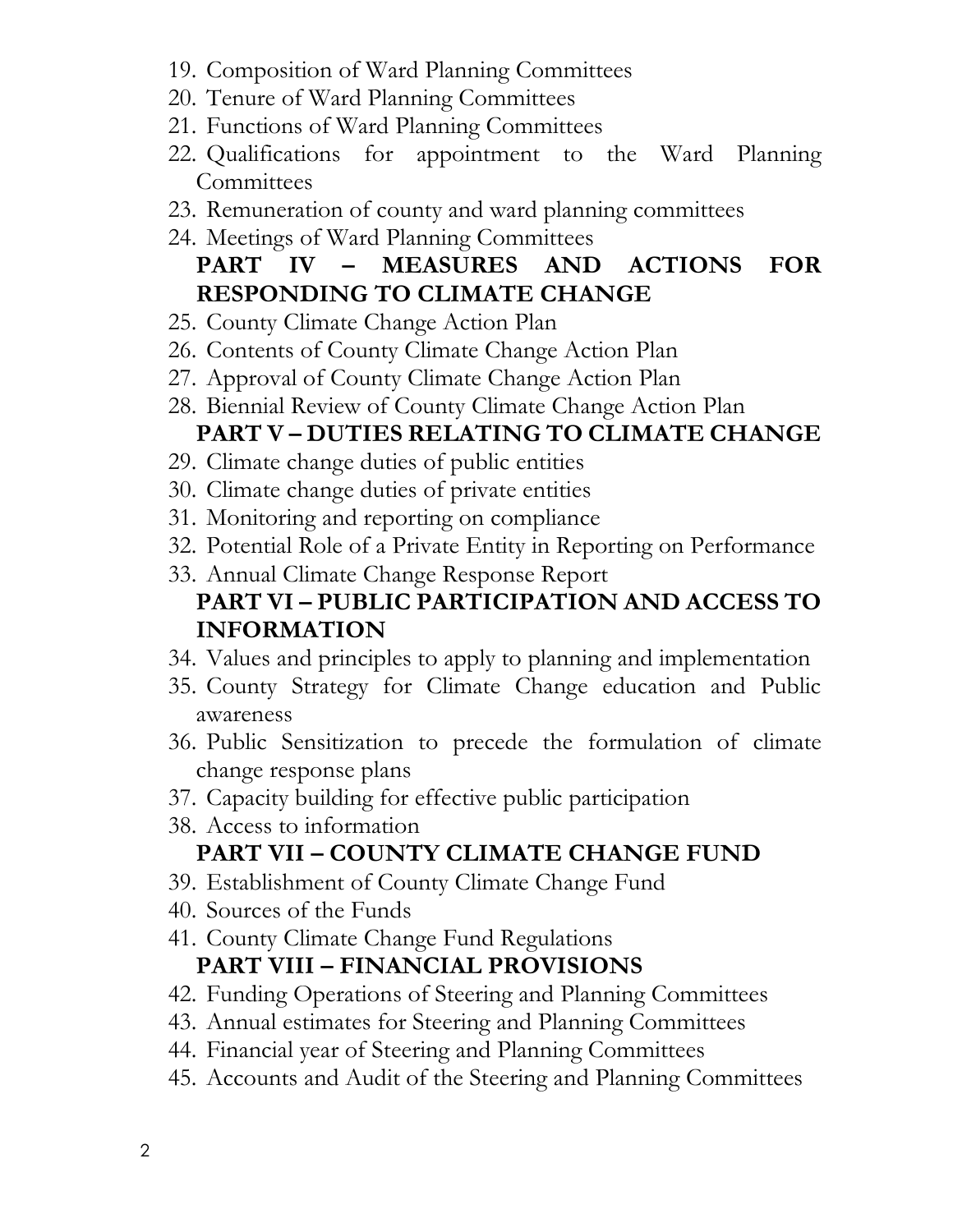## **PART IX – MISCELLANEOUS PROVISIONS**

- 46. Protection from personal liability
- 47. Offences and Penalties
- 48. Transitional Provisions
- 49. Regulations

A BILL of the County Assembly of Bungoma to provide for a legal framework for enhanced county climate change mitigation and adaptation programmes and for connected purposes.

ENACTED by the County Assembly of Bungoma as follows:-

#### **PART I – PRELIMINARY Short Title**

- 1. This Bill may be cited as the Bungoma County Climate Change Bill, 2021 and shall come into force on the date of assent by the governor
- **Interpretation** 2. In this Bill unless the context otherwise requires:

**"adaptation"** means adjustment in natural or human systems in response to actual or expected climatic stimuli or their effects to moderate harm or exploit beneficial opportunities

**"adaptive capacity"** means the ability of a system to adapt to the impacts, cope with the consequences, minimize potential damages, or take advantage of opportunities offered by climate change or climate variability

**"Authority"** means the National Environment Management Authority established by the Environmental Management and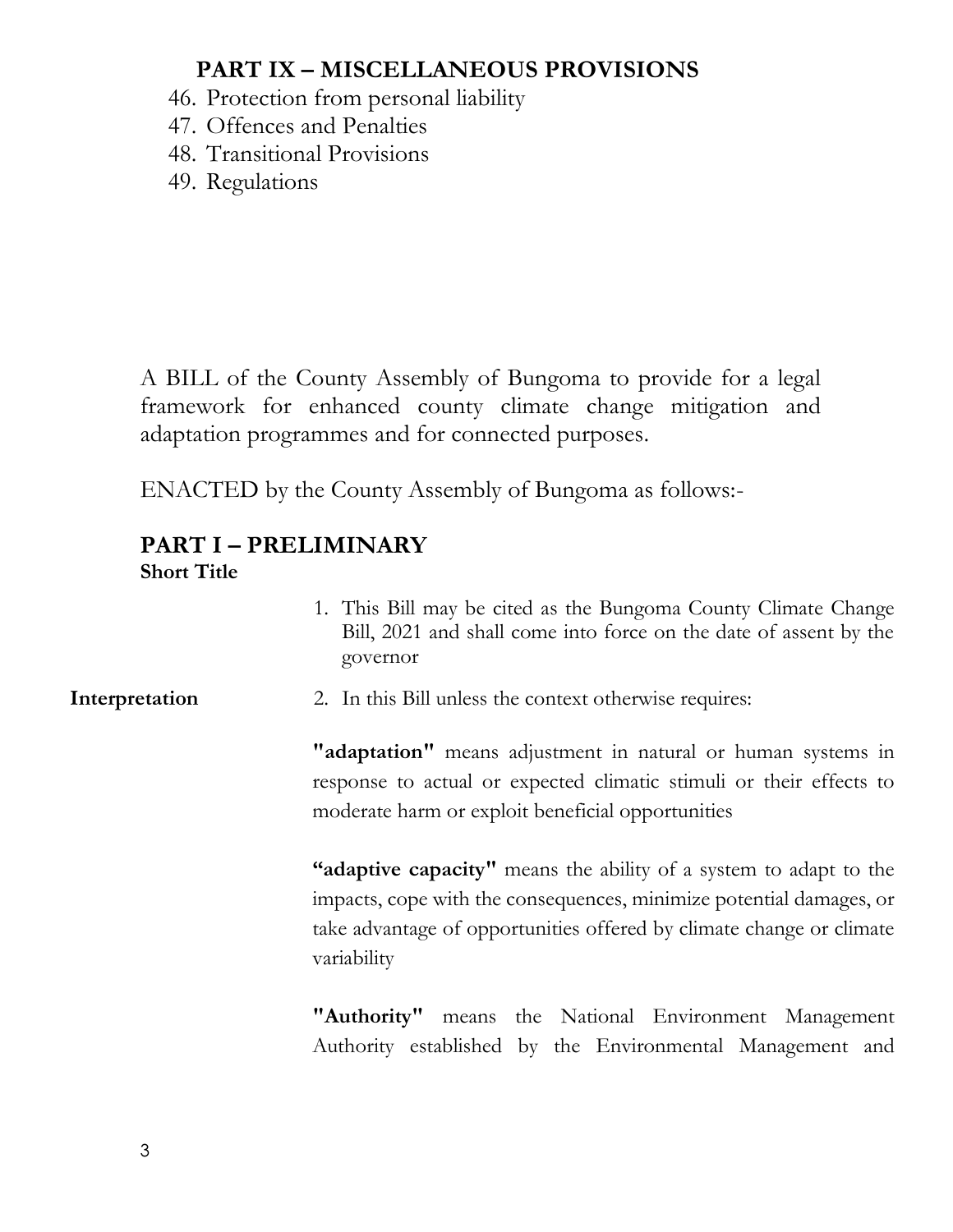Coordination Bill,1999 as amended by the Environmental Management and Coordination (Amendment)Bill,2015;

**"climate change"** means a change in the climate system which is caused by significant changes in the concentration of greenhouse gases as a consequence of human activities and which is in addition to natural climate change that has been observed during a considerable period

**"constitution"** means the Constitution of Kenya,2010

**"county"** means Bungoma County

**"county assembly"** means the County Assembly of Bungoma

**"county government"** means the County Government of Bungoma

**"directorate"** means the Climate Change Directorate established under section9 (1) of the Climate Change Act,2016,

**"environment"** has the meaning assigned to it insection2 of the Environmental Management and Coordination Bill 1999

**"executive committee member"** means the County Executive Committee Member for the time being responsible for matters of climate change

**"fund"** means the County Climate Change Fund established under Clause 39 of this Bill

**"fund administrator"** means the Administrator of the County Climate Change Fund established under Clause 39 of this Bill

**"governor"** means the Governor of Bungoma County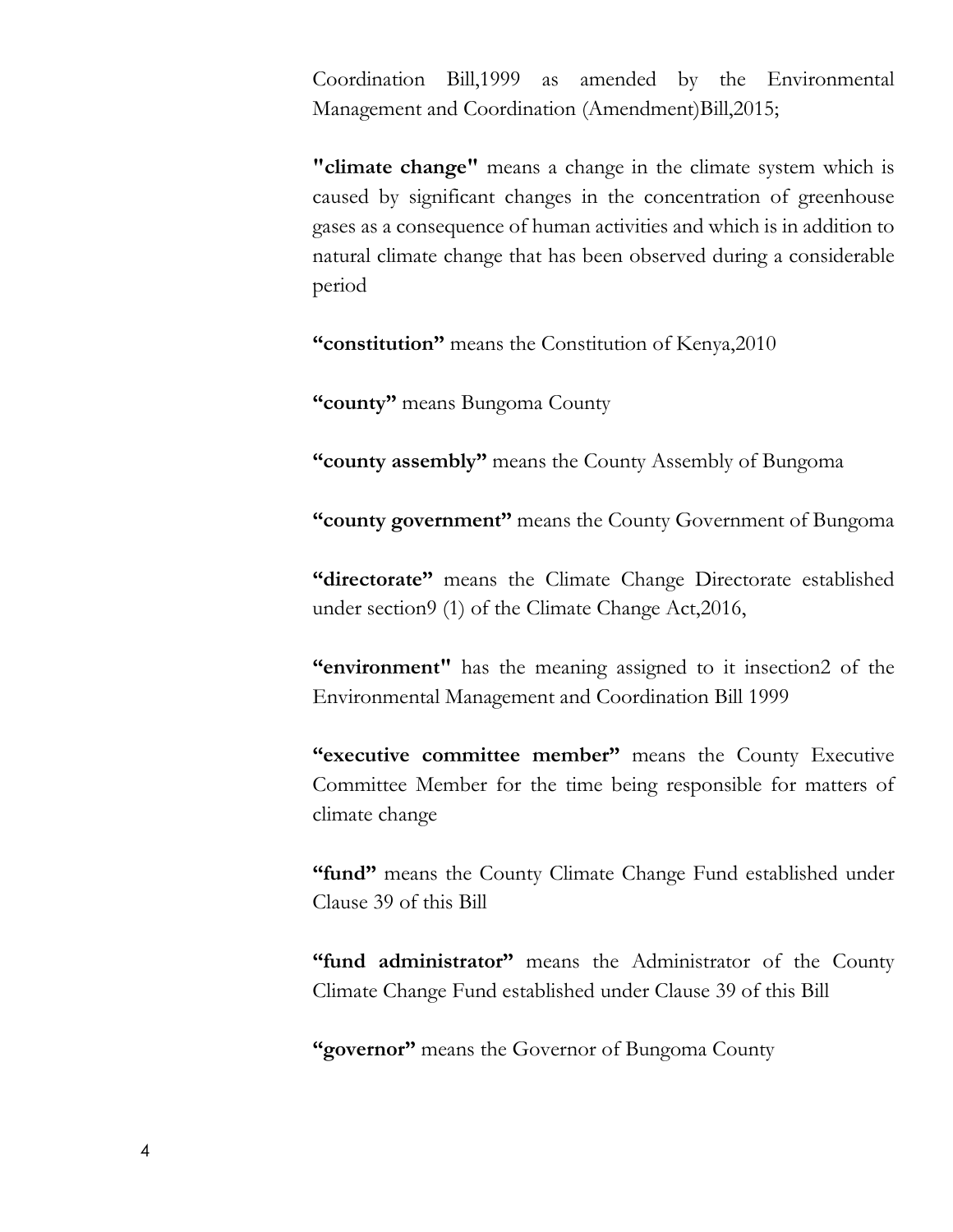**"mitigation"** means preventing , reducing or slowing down the increase of atmospheric greenhouse gas concentrations by limiting current or future emissions and enhancing potential sinks for greenhouse gases

**'planning committee"** means the County Climate Change Planning Committee established under Clause12 of this Bill

**"private entity"** means a body or person with functions of a private nature, and includes bodies registered under the Public Benefits Organizations Bill,2013

**"public entity"** means a body or person with functions of a public nature;

**"resilience"** means the ability of a social, economic or ecological system to absorb disturbances while retaining the same basic structure and ways of functioning, the capacity for self-organization and the capacity to adapt to stress and change

**"steering committee"** means the County Climate Change Steering Committee established under Clause 5 of this Bill

**"vulnerability"** means the conditions determined by physical, social, economic and environmental factors or processes, which increase the susceptibility of a system to the impact of hazards

**"ward planning committee"** means the Ward Climate Change Planning Committee established under Clause 18 of this Bill

**Objects and Purpose** 3. The purpose of this Bill is to ensure Bungoma County takes effective and timely action to contribute towards meeting the National Obligations on Climate Change through facilitating the establishment of structures and systems for climate change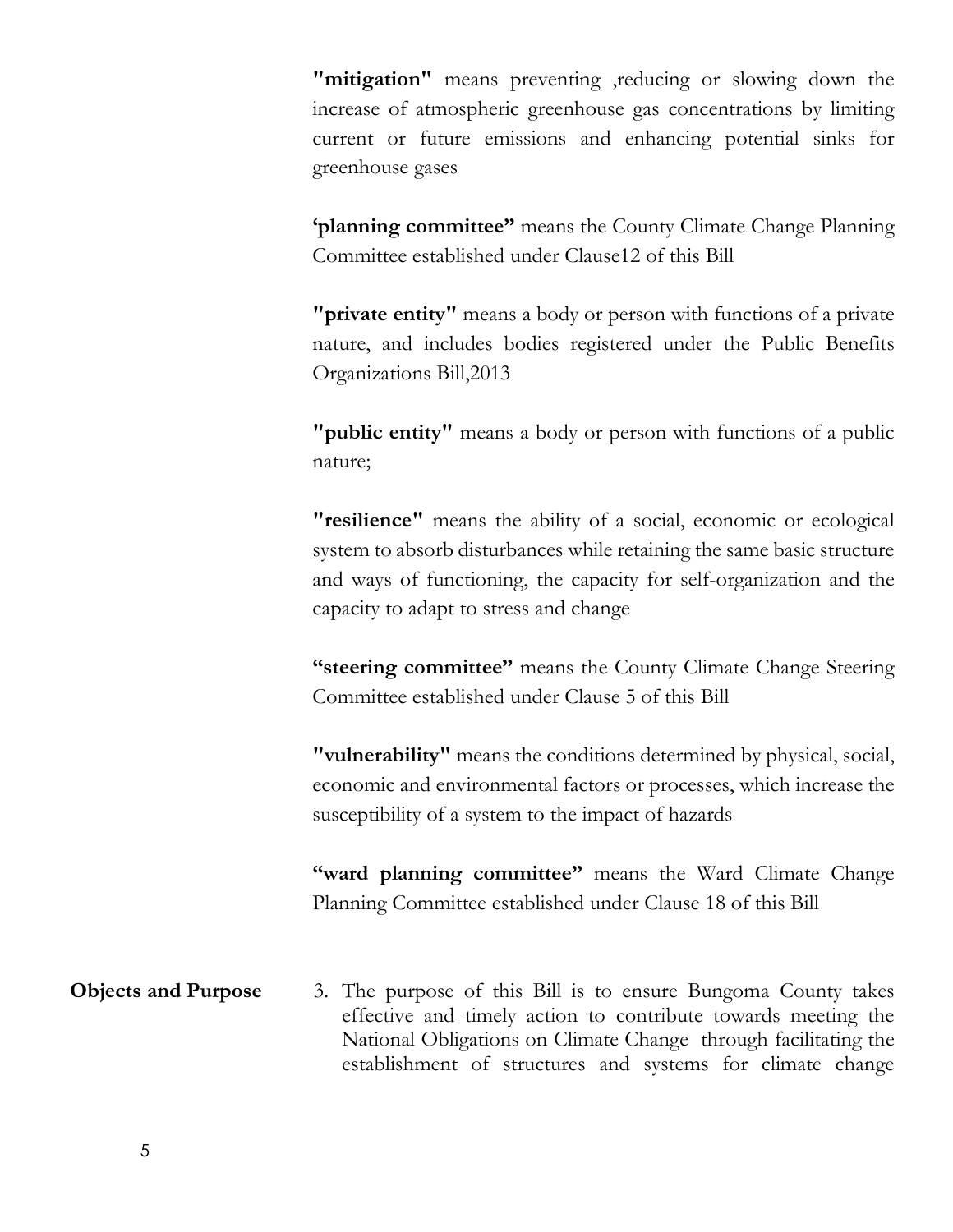|                                  | adaptation, mitigation and financing of programs and projects in<br>the County by $-$                                                                                                                                                                                                                                                                                                                                                                                                                                                                                                                                                       |
|----------------------------------|---------------------------------------------------------------------------------------------------------------------------------------------------------------------------------------------------------------------------------------------------------------------------------------------------------------------------------------------------------------------------------------------------------------------------------------------------------------------------------------------------------------------------------------------------------------------------------------------------------------------------------------------|
|                                  | a) mainstreaming of climate change in different sectors;<br>b) initiating and coordinating financing of climate change<br>adaptation and mitigation projects at the community level;<br>facilitating community-initiated climate change adaptation<br>$\mathbf{C}$ )<br>and mitigation projects;<br>d) coordinating collection and dissemination of climate<br>change information to the public to create awareness and<br>preparedness;<br>e) seeking and receiving grants from the National government<br>and relevant implementing partners;<br>Developing and reviewing County climate change policy<br>f<br>and legislative framework. |
|                                  | implementing any relevant obligations of the State under<br>g)<br>international agreements related to climate change;<br>h) regulate and manage all activities related to climate change,<br>requiring lead agencies including government, departments,<br>$\overline{1}$<br>private sector and individual citizens to undertake their own<br>respective roles in climate change response measures;<br>Providing for procedural and administrative matters.<br>$\overline{1}$                                                                                                                                                               |
| Guiding Values and<br>Principles | 1. (1) In fulfilling its mandate, the County Government, shall act in<br>accordance with the values and principles set out in the<br>Constitution and any other written law.<br>(2) The guiding values and principles of low carbon climate<br>change, resilience and development in this Clause shall bind the<br>County Government and all persons when—<br>(a) enacting, applying or interpreting any provisions of this Bill; and<br>(b) making or implementing public policy decisions on climate<br>change                                                                                                                            |
|                                  | <b>PART II - COORDINATION AND OVERSIGHT</b>                                                                                                                                                                                                                                                                                                                                                                                                                                                                                                                                                                                                 |

**Establishment of the County Climate Change Steering Committee**

4. There is established a Steering Committee appointed by the Governor to be known as the Bungoma County Climate Change Steering Committee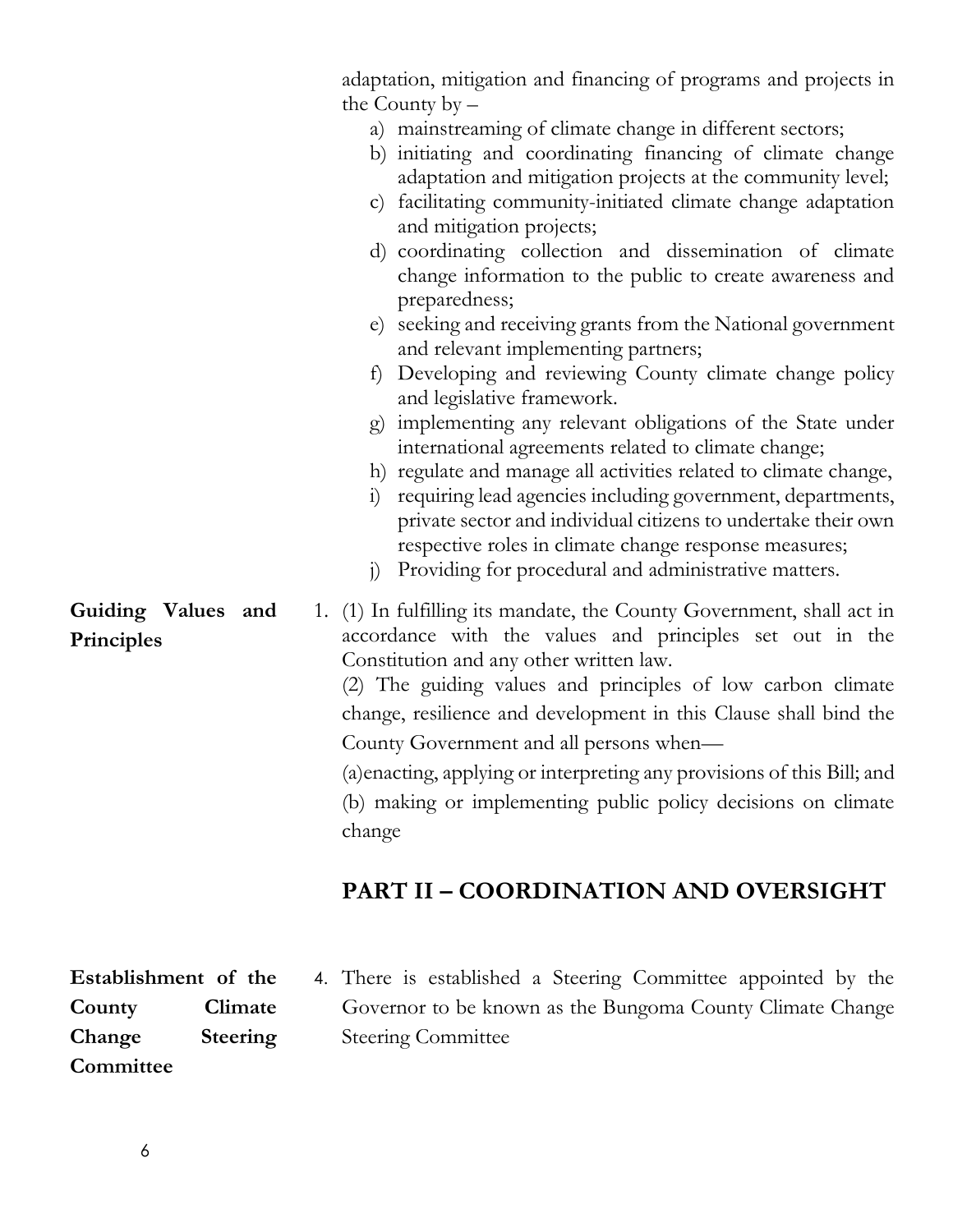## **Composition of the Steering Committee**

- 5. The County Steering Committee shall comprise of:
	- a) the Governor, who shall be the Chairperson and in his absence the deputy governor shall be the chairperson;
	- b) The Executive Committee member (CECM) for the time being responsible for matters of Environment and Climate Change who shall be the secretary.
	- c) the Executive Committee Member for the time being responsible for matters of the County Treasury;
	- d) the Executive Committee Member for the time being responsible for matters of agriculture, livestock and fisheries;
	- e) the Executive Committee Member for the time being responsible for matters of Public Administration
	- f) the Executive Committee Member for the time being responsible for matters of Gender
	- g) the County Commissioner or his representative
	- h) a representative of the private sector nominated by registered professional associations;
	- i) a representative of the civil society organization whose activities are related to climate change; and
	- j) a representative of the academia, private institutions with knowledge in matters of environment and climate change.
	- k) In making these appointments to the County Steering Committee, consideration has to be made to the two-thirds gender rule and the provisions of Article 27 of the Constitution shall apply.
	- l) A person shall be qualified for appointment under Setion.6 (h), (i) and (j) respectively if the person
		- i. is a resident of Bungoma County
		- ii. has knowledge and experience in any of the following fields:- climate change, natural resource management and/or environmental conservation and has actively and publicly engaged with these issues in the County
- 6. A member of the County Climate Change Steering Committee under Section. 6 (h), (i) and (j) shall hold office for three years and shall be eligible for reappointment for a further term of three years only.

**Tenure of the County Steering Committee**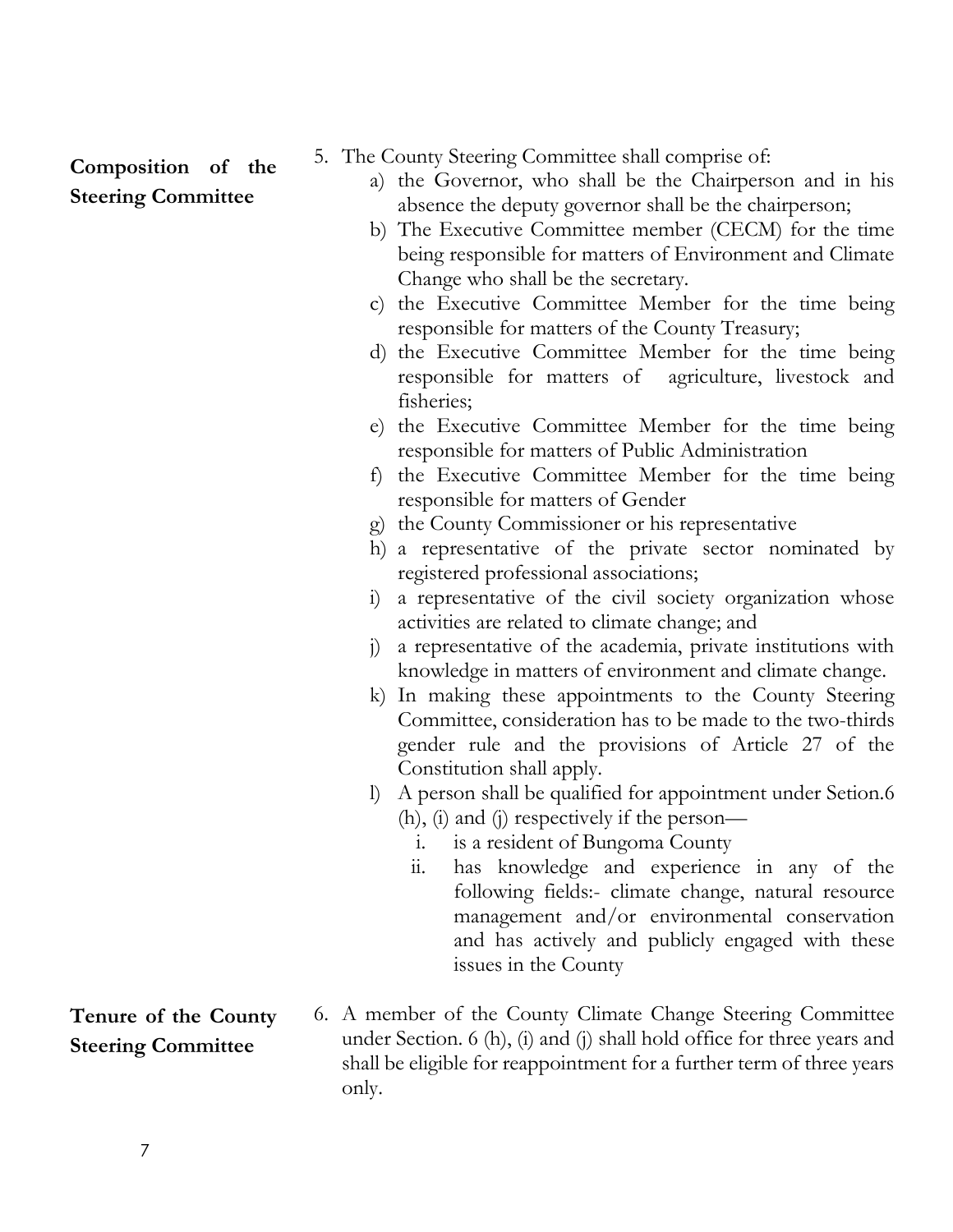| <b>Functions</b>          | of | the             |                                                                                                                                                                                                                                                           |
|---------------------------|----|-----------------|-----------------------------------------------------------------------------------------------------------------------------------------------------------------------------------------------------------------------------------------------------------|
| <b>Steering Committee</b> |    |                 |                                                                                                                                                                                                                                                           |
|                           |    |                 | 7. The County Climate Change Steering Committee shall –<br>a) mainstream climate change projects, programs<br>and<br>activities in county planning and budgeting and ensure their<br>approval and inclusion in the county integrated<br>development plan; |
|                           |    |                 | b) approve the County climate change funding proposals as<br>recommended by the county planning climate change<br>planning committee.                                                                                                                     |
|                           |    |                 | c) approve all payments of climate change funded projects<br>and programs;                                                                                                                                                                                |
|                           |    |                 | receive and approve project proposals for funding;<br>d)<br>receive and consider progress reports from the County<br>e)<br>Planning Committee;                                                                                                            |
|                           |    |                 | approve capacity building activities for the Steering<br>f)<br>Committee, County Planning Committee and the Ward<br>Climate Change Planning Committees;                                                                                                   |
|                           |    |                 | ensure coordination among institutions implementing<br>$\mathbf{g}$<br>climate change programs so as to minimize duplication of<br>effort;                                                                                                                |
|                           |    |                 | h) receive and consider reports on challenges and disputes<br>identify obstacles on the implementation of climate change<br>programs and make proposals for resolving the obstacles;                                                                      |
|                           |    |                 | i) monitor disbursement; oversee budget execution;<br>advice on partners' collaboration and domestication and<br>$\mathbf{j}$<br>implementation of the five year National Climate Change<br>Action Plan through Council of Governors;                     |
|                           |    |                 | ensure smooth flow of information across the lead agencies;<br>mobilize resources for climate change actions in the county;<br>and                                                                                                                        |
|                           |    |                 | m) Perform any other function that may be necessary to ensure<br>attainment of the object and purpose of this Bill.                                                                                                                                       |
|                           |    |                 | n) The Steering Committee shall in the performance of its<br>functions be responsible for Policy on climate change                                                                                                                                        |
| <b>Meetings</b>           | of | the             |                                                                                                                                                                                                                                                           |
| County                    |    | Climate         | 8. The meetings of the County Climate Change Steering Committee                                                                                                                                                                                           |
| Change<br>Committee       |    | <b>Steering</b> | shall be conducted as follows:-<br>a) The County Climate Change Steering Committee shall meet<br>at least once in a quartering each financial year.                                                                                                       |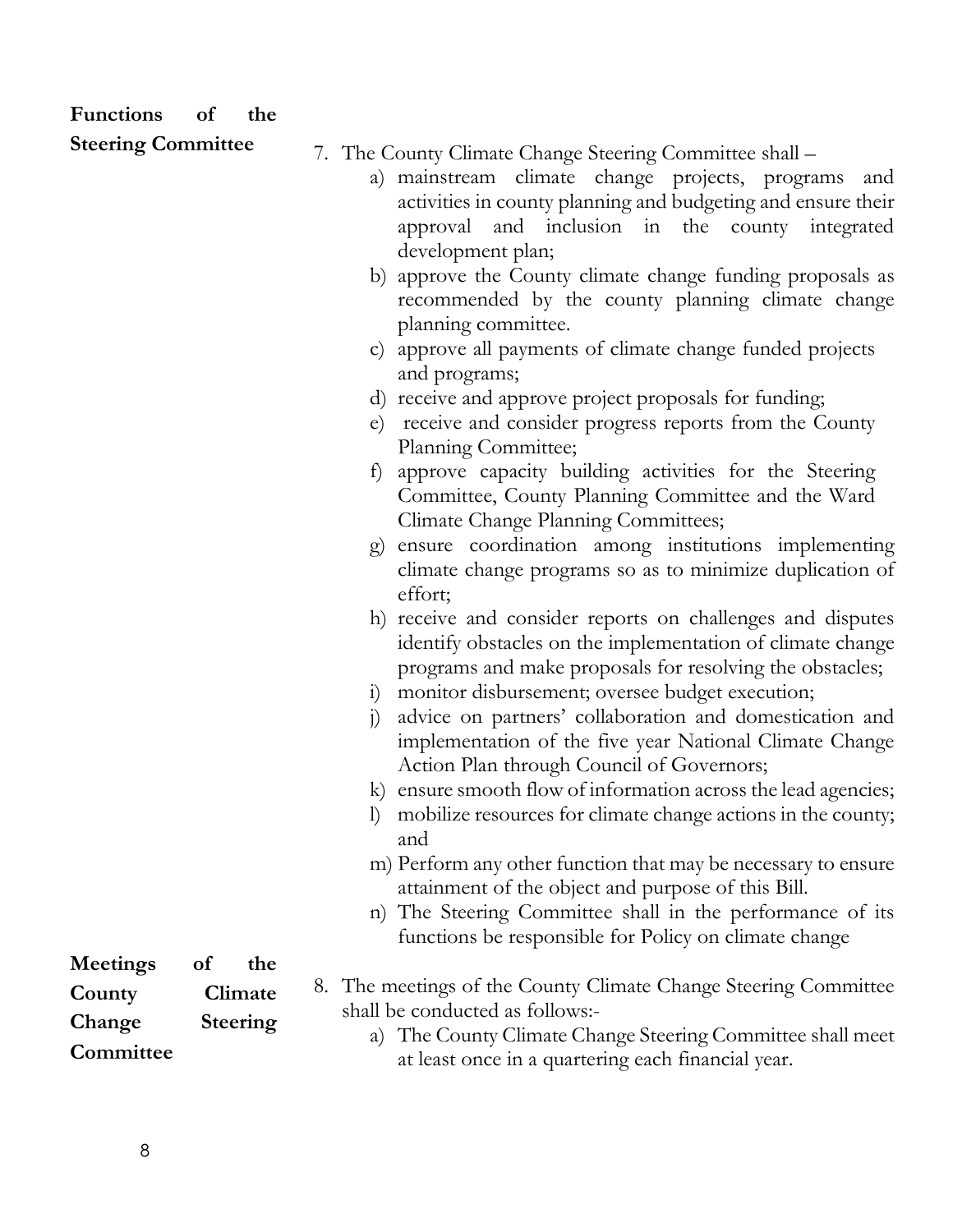- b) The quorum for meetings of the County Climate Change Steering Committee shall be at least half of the membership.
- c) In the absence of the chairperson, the vice-chairperson shall chair meetings of the County Climate Change Steering Committee, and in the absence of both the vice-chairperson members in attendance shall elect one of them to chair the meeting.
- 9. The County Climate Change Steering and Planning Committees, shall draw sitting allowance or any such remuneration at a rate recommended by the Salaries and Remuneration Commission (SRC) for committees of such mandates.
- 10. Subject to the provisions of this Bill, the County Climate Change Steering Committee may, either generally or in a particular case, delegate the exercise of any of its functions under this Bill to any Subcommittee or to any member of the County Steering Committee or officer or agent thereof

#### **PART III – INSTITUTIONAL FRAMEWORK FOR PLANNING AND IMPLEMENTATION**

#### **COUNTY CLIMATE CHANGE PLANNING COMMITTEE**

11.There is established a planning committee to be known as the County Climate Change Planning Committee that shall be appointed by the County Executive Committee Member for the time being responsible for matters of Environment and Climate Change

12.The committee shall comprise of—

- a) Chief Officer for the time being responsible for matters of Environment and Climate Change who shall be the Chairperson;
- b) Chief Officer for the time being responsible for matters of the County Treasury who shall be the vice chairperson;
- c) County Director Water;
- d) County Director Agriculture
- e) County Director Energy
- f) County Director Health
- g) County Director Environment
- h) County Director Natural Resources and Forestry

**Remuneration of the County Climate Change Steering and Planning Committees Delegation of Powers by the County Steering Committee**

**Composition of the County Climate Change Planning Committee**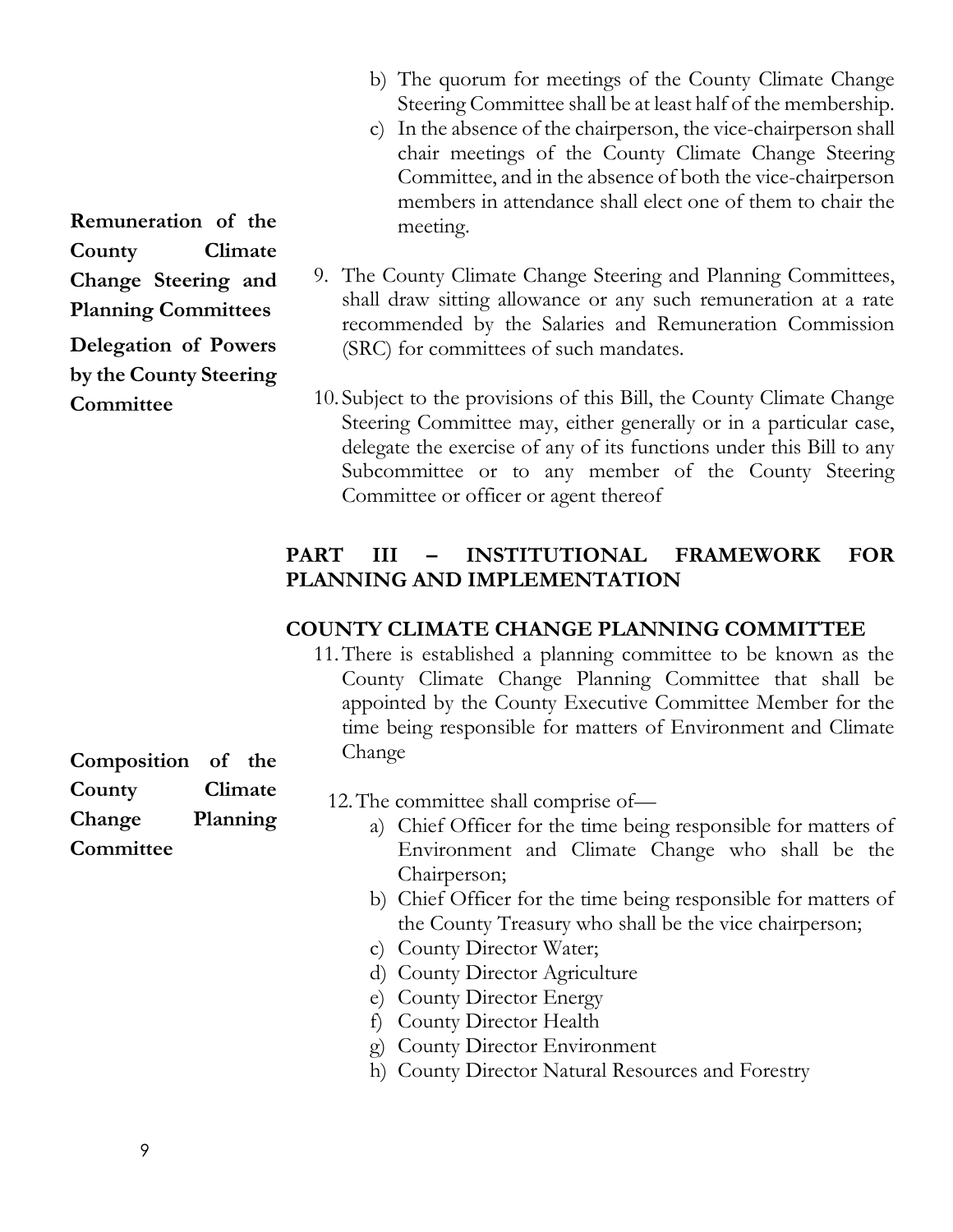- i) County Director Climate Change who shall be the Secretary
- j) Fund Administrator (ex-officio member)
- k) Representatives of National Agencies dealing with climate change issues at the County level including National Environment Management Authority, Kenya Meteorological Department, Water Resources Authority, Kenya Forest Service, Kenya Wildlife Service;
- l) A representative from Public Benefit Organizations that has a wider coverage across the County on climate change matters
- m) A representative of persons living with disability
- n) Representative of academia and research institutions with knowledge in matters of environment and climate change
- 13.Members of the County Climate Change Planning Committee appointed under Clause 13 (m), (n) and (o) shall be appointed to serve for a three year term renewable once.
	- 14.The County Climate Change Planning Committee shall:
		- a) Identify county wide climate change needs and vulnerabilities;
		- b) Undertake internal and external resource mobilization;
		- c) Review, prioritize and sequence projects submitted by Ward Climate Change Planning Committees based on the set criteria;
		- d) Provide additional technical support to improve the Ward Climate Change Planning Committees proposals;
		- e) Organize inter-ward meetings to review, refine and collate proposals from wards into a list of prospective proposals for funding;
		- f) Receive, consider and recommend funding proposals and projects an d forward to the County Climate Change Steering Committee for approval;
		- g) prepareandsubmitanannualreportonclimatechangeresponse activitiesinthe County;
		- h) formulateandimplementacountymonitoring,evaluationandr eportingframeworkforclimatechangeresponse;
		- i) Undertake Capacity building and training ward planning committees and;
		- j) Perform any other functions assigned to it by the County Steering Committee.

**Tenure of the County Climate Change Planning Committee**

**Functions of the Planning Committee**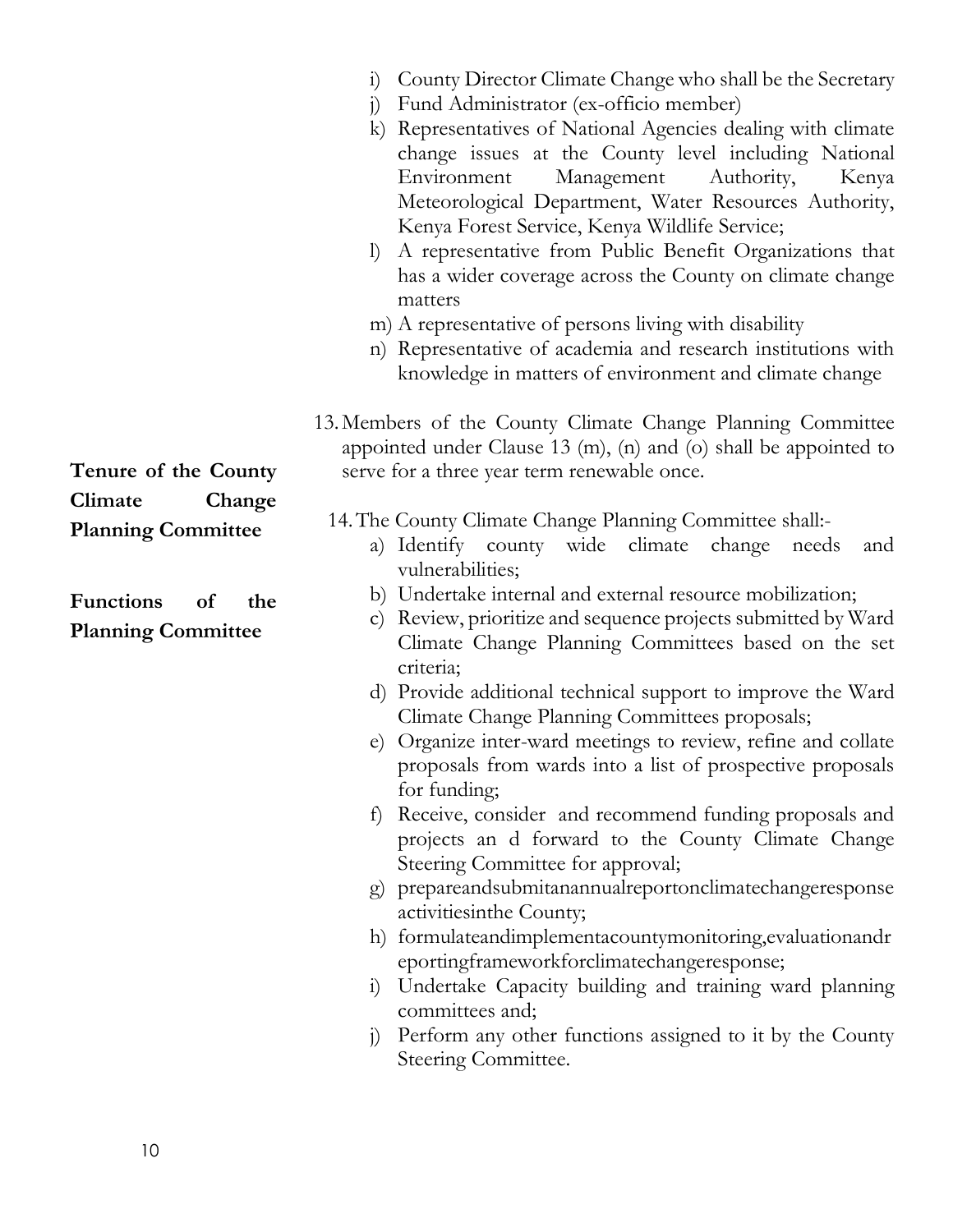The County Planning Committee shall be the technical and advisory arm of the County Steering Committee

15.There is hereby established a secretariat for the county steering and planning committees which shall be the Directorate of County Climate Change

**Secretariat of the County Steering and Planning Committee**

**Meetings of the County Climate Change Planning Committee**

- 16.The meetings of the County Climate Change Planning Committee shall be conducted as follows:
	- a) The County Climate Change Planning Committee shall meet at least twice in a quarter in each financial year.
	- b) The County Climate Change Planning Committee may choose to rotate the location of its regular meetings to different wards in the County for purposes of engaging directly with communities and familiarizing itself with their climate change-related challenges.
		- c) The quorum for meetings of the County Climate Change Planning Committee shall be at least half of the membership.
		- d) In the absence of the chairperson, the members in attendance shall elect one of them to chair the meeting.

The County Climate Change Planning Committee may invite to its meetings any technical staff of the national or County government which it considers will contribute to its deliberations, and the attendance and participation of such person shall be recorded in the minutes of the County Climate Change Planning Committee

## **B.WARD CLIMATE CHANGE PLANNING COMMITTEE**

17.There is established a committee that shall be known as the Ward Climate Change Planning Committee appointed by the county executive member for the time being responsible for matters of Environment and Climate Change.

**Establishment of Ward Climate Change Planning Committee**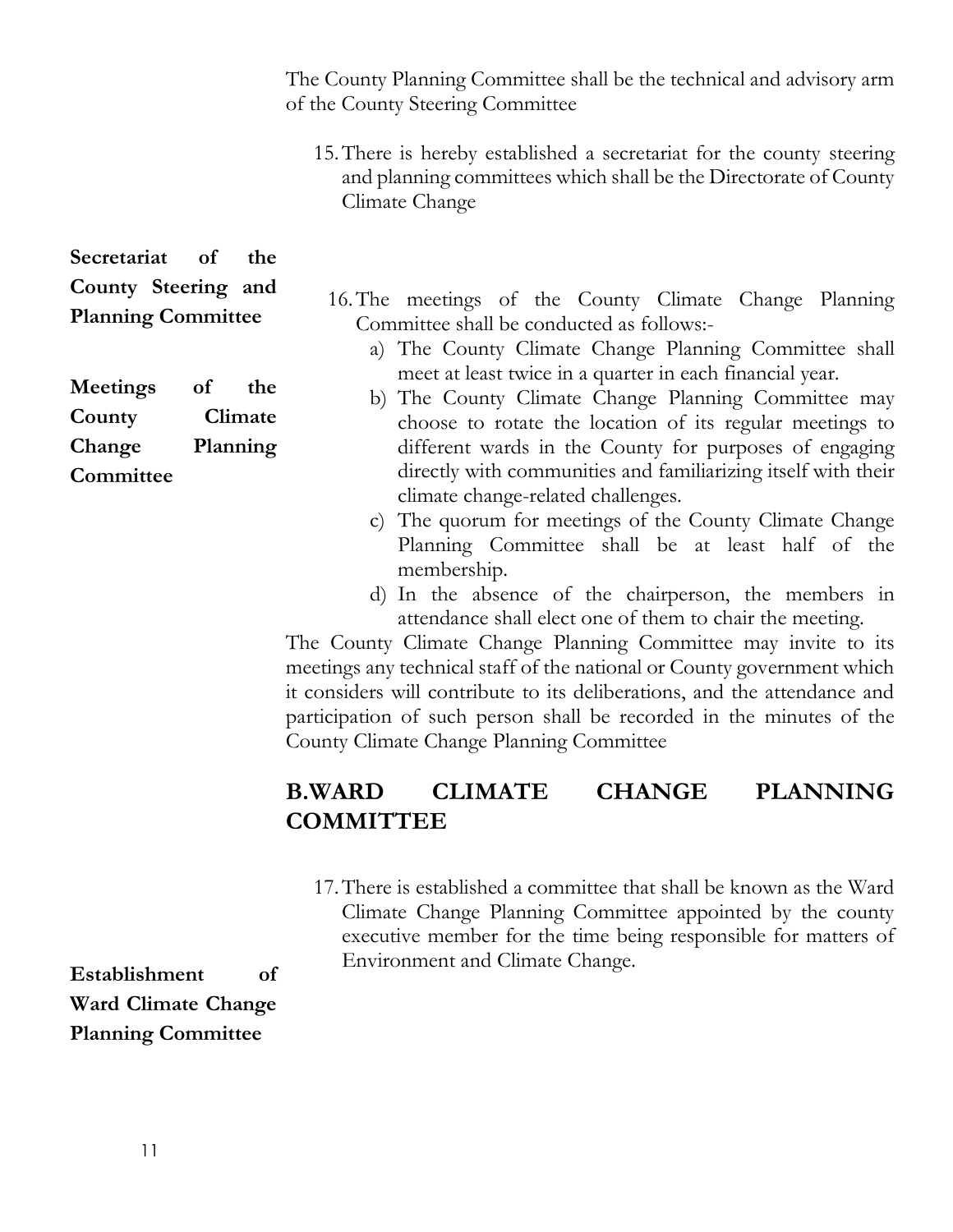- 18.(1) Composition of Ward Climate Change Planning Committee shall be as follows:
	- a) Sub County Administrator who shall be the Chairperson.
	- b) Ward administrator (Secretary)
	- c) Village/Community Administrators (Alternate Secretary)
	- d) Representative of the office of Member County Assembly
	- e) Youth representative
	- f) Woman representative
	- g) A representative of the Community based Organizations actively operating in the ward on climate change actions
	- h) A representative of people living with disability (PWDs)
	- i) A representative of religious groups at the ward level
	- j) A representative of the Ministry of interior

(2) In making these appointments to the Ward Climate Change Planning Committees, consideration has to be made to the two-thirds gender rule and the provisions of Article 27 of the Constitution 2010

19.A Ward Climate Change Planning Committee member under Clause 19 (j), $(k)$ , $(l)$ , $(m)$ , $(n)$ , $(o)$  will serve for a period of three years renewable once subject to satisfactory performance and provided he has attended at least half of the meetings

20.The Ward Climate Change Planning Committees shall;

- a) Coordinate and mobilize communities and other stakeholders in the ward to design and implement climate change response activities;
- b) Facilitate research and knowledge management at the ward level on climate change, its impacts and strategies for responding thereto;
- c) Facilitate public education, awareness creation, and capacity building at the ward level on climate change, its impacts and strategies for responding there to;
- d) coordinate, facilitate and manage community consultations on priority climate change response activities;
- e) participate in county planning and budgeting processes with a view to ensuring the mainstreaming of climate change and

**Tenure of Ward Climate Change Planning Committees**

**Functions of the Ward Climate Change Planning Committee**

## **Composition of the Ward Climate Change Planning Committee**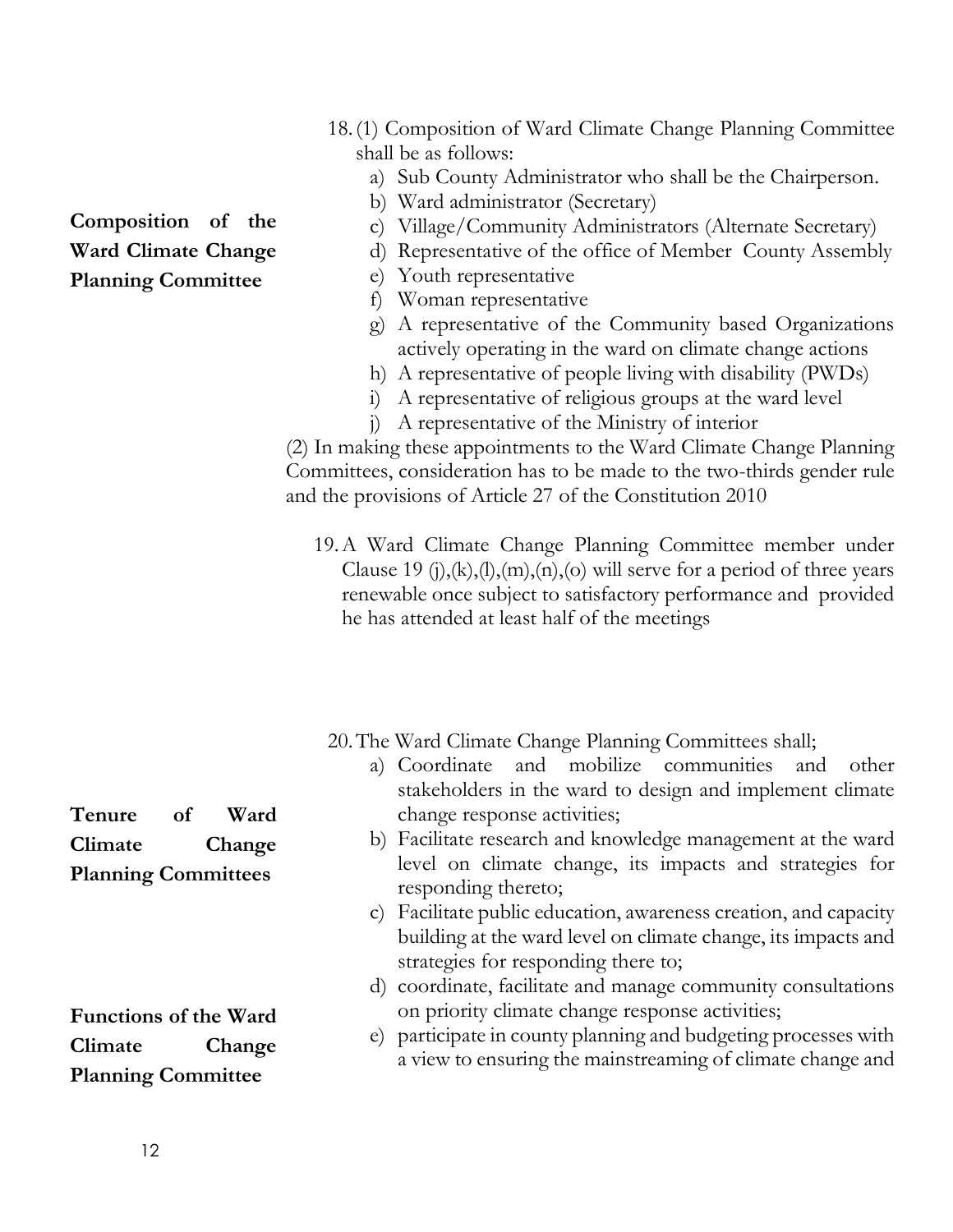prioritization of climate change response in county development plans;

- f) facilitatepublicparticipationinclimatechangegovernance,im plementationofagreedclimatechangeresponse activities, and monitoring of those activities;
- g) coordinate and facilitate provision of technical support to communities in the ward in developing proposals on climate change response projects for funding by the County Climate Change Fund;
- h) Oversee implementation of climate change response projects at ward level funded by the County Climate Change Fund and report there on to the Planning Committee; and, perform any other functions that may be assigned to it by the County Climate Change Planning Committee.
- 21.(1) For appointment to the Committee a member:
	- a) Must fulfil requirement of Chapter Six of the Kenya Constitution 2010.
		- b) Shall have basic knowledge of climate change.
		- c) Shall have a minimum basic education; preferably form four or its equivalent.
		- d) Shall be committed persons willing to serve the community
		- e) A resident of the given Ward

(2)Members nominated from the Community under this Clause 19(j), (k), (l), (m), (n) shall be through a competitive process.

**Remuneration County** and **Planning Committees** 22. Members of the county and Ward Climate Change Planning Ward Committees shall be paid a sitting allowance or such remuneration at such rate as per the Salaries and Remuneration Commission (SRC) recommendations.

|                           | Meetings of the Ward |  |  |
|---------------------------|----------------------|--|--|
| Climate                   | Change               |  |  |
| <b>Planning Committee</b> |                      |  |  |

- 23.Meetings of the Ward Climate Change Committee shall be conducted as follows;
	- a) The ward climate change planning committee shall meet at least twice in each quarter
	- b) The inaugural meeting of the WCCPC, the committee shall elect a Vice Chair from WCCPC under Clause 19 (j), (k), (l),

**Qualifications for Appointment to the Ward Climate Change Planning Committee**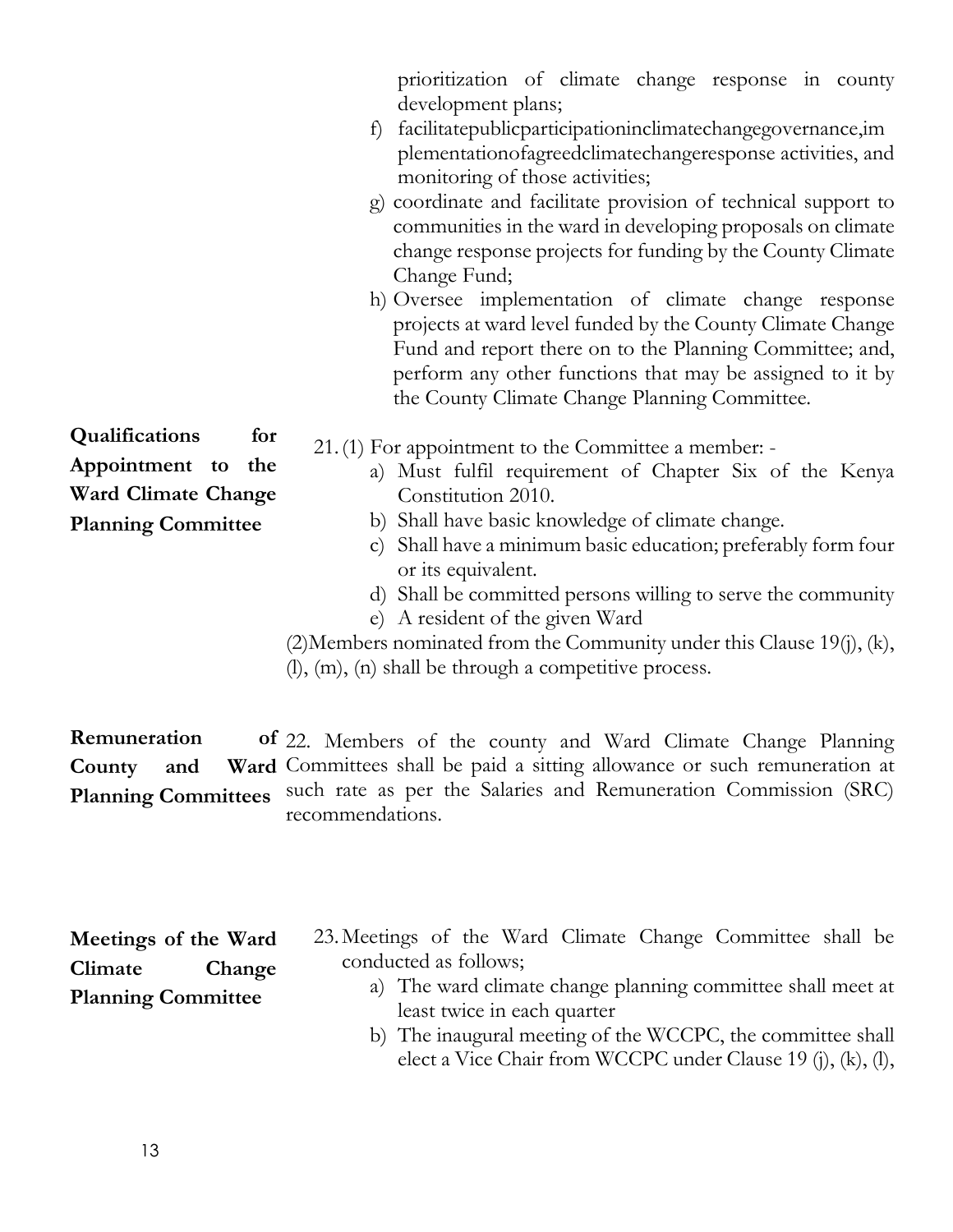(m),(n), (o)who shall chair meetings in the absence of the Chairperson.

- c) Save for the inaugural and emergency meetings, which shall be held at the ward headquarters, regular meetings of the Ward Climate Change Planning Committee shall be convened and held in the different locations of the ward on a rotational basis
- d) The quorum for meetings of the Ward Climate Change Planning Committee shall be half of the members
- e) A resolution of the Ward Climate Change Planning Committee shall require an affirmative vote of more than one half of the membership present at a meeting, excluding the chairperson's vote which shall be a casting vote.
- f) In the absence of the chairperson, the vice chairperson shall preside over a meeting, and in the absence of both the chairperson and the vice-chairperson, the members in attendance shall elect one of them to chair the meeting
- g) Regular meetings of the Ward Climate Change Planning Committee shall be scheduled in such a manner as to ensure that resolutions thereof are available in time for the next regular meeting of the Planning Committee

## **PART IV – MEASURES AND ACTIONS FOR RESPONDING TO CLIMATE CHANGE**

**County Climate Change Action Plan** 24.The process of development of a Climate Change Action Plan shall entail the following:-

- a) The Executive Committee Member shall in consultation with the County Climate Change Steering Committee and relevant sectors and through a participatory process involving relevant stakeholders, formulate a County Climate Change Action Plan.
- b) The County Climate Change Action Plan shall be for a period of five years
- c) Without prejudice to the provisions of sub Clause (a), the Executive Committee Member shall within one year of the coming into force of this Bill coordinate development of an interim County Climate Change Action Plan for the remainder of the period of the current National Climate Change Action Plan.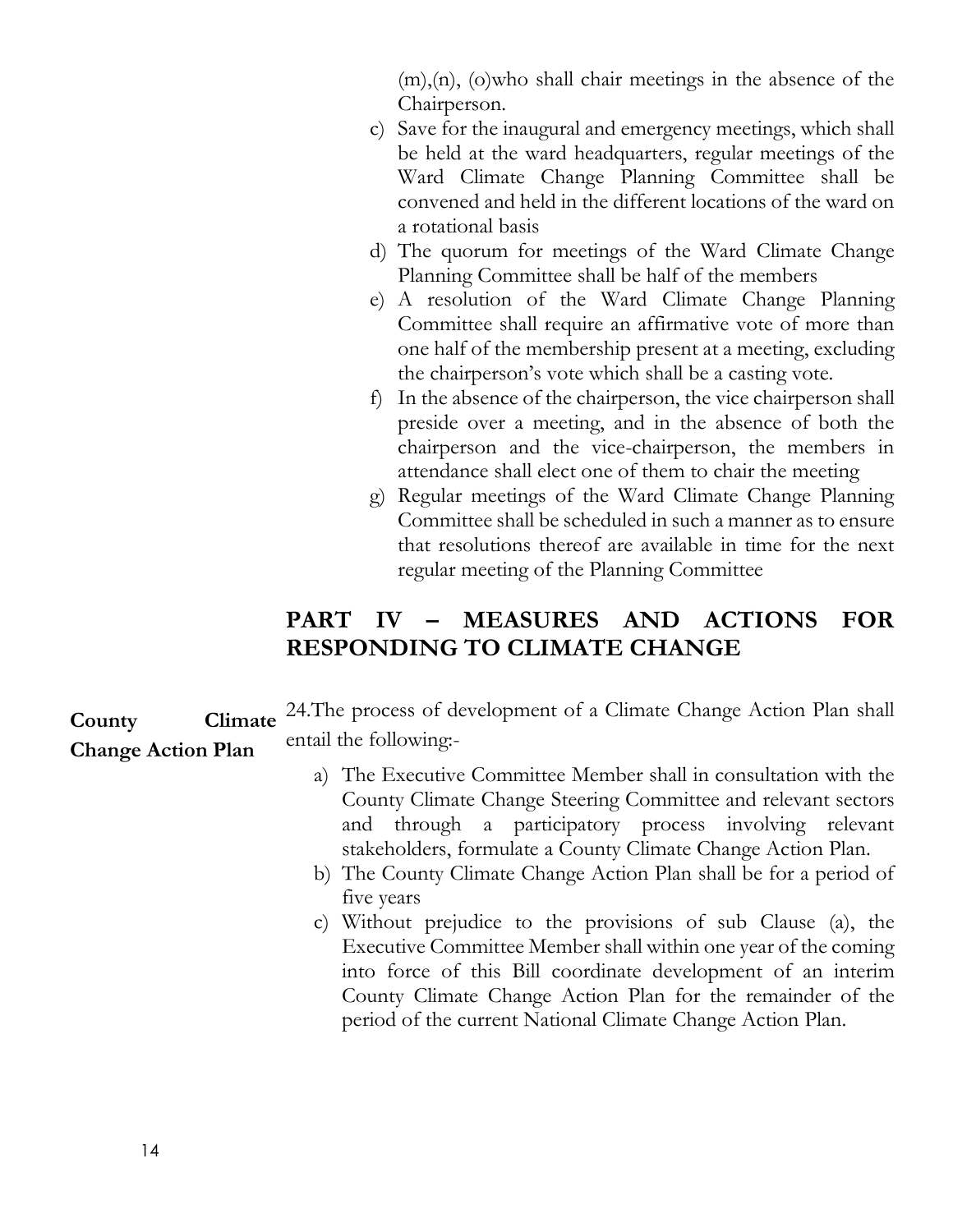The County Climate Change Action Plan shall be reviewed and updated every five years through the same participatory process as the one followed in its formulation.

| <b>Contents</b>                                            | <sub>of</sub> | the          |                                                                                                                                                                                                                                                                                                                                                                                                                                                                                                                                                                                                                                                                                                                                                                                                                                                                                                                                                                                                                                                                                                                                                                                                             |
|------------------------------------------------------------|---------------|--------------|-------------------------------------------------------------------------------------------------------------------------------------------------------------------------------------------------------------------------------------------------------------------------------------------------------------------------------------------------------------------------------------------------------------------------------------------------------------------------------------------------------------------------------------------------------------------------------------------------------------------------------------------------------------------------------------------------------------------------------------------------------------------------------------------------------------------------------------------------------------------------------------------------------------------------------------------------------------------------------------------------------------------------------------------------------------------------------------------------------------------------------------------------------------------------------------------------------------|
| County                                                     |               | Climate      |                                                                                                                                                                                                                                                                                                                                                                                                                                                                                                                                                                                                                                                                                                                                                                                                                                                                                                                                                                                                                                                                                                                                                                                                             |
| <b>Change Action Plan</b>                                  |               |              | 25. The County Climate Change Action Plan shall:<br>Be aligned to the National Climate Change Action Plan and<br>a)<br>respond to the specific needs and circumstances of the County;<br>contain a climate change needs and response assessment for<br>b)<br>the County;<br>articulate acclimate change response implementation plan<br>$\mathbf{C}$<br>informed by the climate change needs and response<br>assessment, and specifying measures and mechanisms for:<br>guiding the County toward the achievement of low<br>$\overline{1}$ .<br>carbon climate-resilient sustainable development;<br>$\dddot{a}$ .<br>mainstreaming climate change into county development<br>plans, programmes, strategies and projects;<br>$\dddot{\mathbf{m}}$ .<br>adaptation to and mitigation of climate change;<br>enhancing research, capacity building and knowledge<br>iv.<br>management on climate change and climate change<br>response;<br>enhancing public awareness for effective participation<br>$\mathbf{V}$ .<br>in climate change response;<br>Monitoring, evaluation and periodic review to integrate learning and best<br>practice in the implementation of the County Climate Change Action<br>Plan. |
| Approval of County<br>Climate<br><b>Action Plan</b>        |               | Change       | 26. The County Climate Change Action Plan shall be approved by the<br>County Climate Change Steering Committee and laid before the<br>County Assembly for adoption.                                                                                                                                                                                                                                                                                                                                                                                                                                                                                                                                                                                                                                                                                                                                                                                                                                                                                                                                                                                                                                         |
| <b>Biennial</b><br>County<br>Climate<br><b>Action Plan</b> | review        | of<br>Change | 27. The County Climate Change Planning Committee shall undertake<br>a biennial review of the implementation of the County Climate<br>Change Action Plan and report to the Steering Committee.                                                                                                                                                                                                                                                                                                                                                                                                                                                                                                                                                                                                                                                                                                                                                                                                                                                                                                                                                                                                               |

## **PART V – DUTIES RELATING TO CLIMATE CHANGE**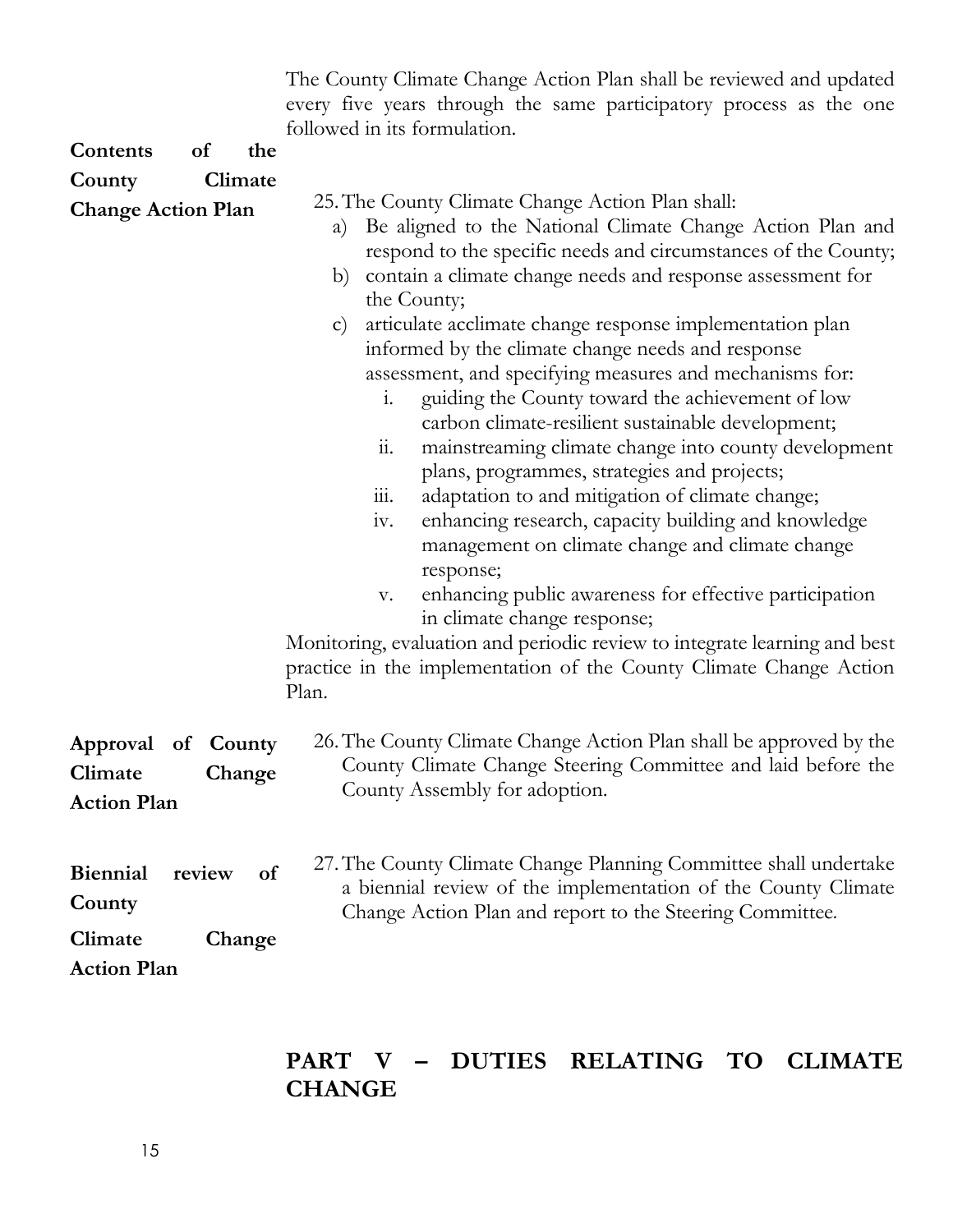| Climate change duties<br>of<br><b>Public entities</b>  | 28. a) The Steering Committee may, on the recommendation of the<br>Executive Committee Member and in consultation with relevant<br>Executive Committee Members, impose duties relating to climate<br>change on any public entity operating within the County.<br>b) The imposition of climate change duties under sub Clause<br>(a) shall be effected through regulations and preceded by public<br>sensitization and consultations.<br>(c) Any public entity on which a climate change duty has been<br>imposed shall in performing the said duty act in a manner best<br>suited to the successful implementation of this Bill and the<br>County Climate Change Action Plan.<br>(d) Without prejudice to the provisions of sub Clause (a), every<br>public entity operating in the County shall have the duty to:<br>Mainstream climate change into sectoral strategies, plans<br>$\mathbf{i}$ . |
|--------------------------------------------------------|---------------------------------------------------------------------------------------------------------------------------------------------------------------------------------------------------------------------------------------------------------------------------------------------------------------------------------------------------------------------------------------------------------------------------------------------------------------------------------------------------------------------------------------------------------------------------------------------------------------------------------------------------------------------------------------------------------------------------------------------------------------------------------------------------------------------------------------------------------------------------------------------------|
|                                                        | and other frameworks for implementing its statutory<br>functions;<br>$\dddot{\mathbf{u}}$ .<br>Perform its statutory functions in a manner that<br>contributes to the implementation of the County<br>Climate Change Action Plan;<br>$\overline{111}$ .<br>Support the Steering Committee and the County<br>its<br>planning,<br>Government<br>in<br>programming,<br>implementation and monitoring of climate change<br>response in the County; and<br>Report annually to the Steering Committee on the status and<br>progress of performance and implementation of all assigned climate<br>change duties and functions.                                                                                                                                                                                                                                                                           |
| Climate change duties<br>of<br><b>Private entities</b> | 29. (1) The Steering Committee may, on their commendation of the<br>Executive Committee Member and in consultation with relevant<br>Executive Committee Members, impose duties relating to climate<br>change on any private entity operating within the County.<br>(2) The Steering Committee shall make regulations governing the<br>nature and procedure for porting on performance of climate change<br>duties by private entities, including monitoring and evaluation of<br>compliance<br>30. (1) The County climate Change Director shall with the assistance<br>of the representative of the National Environment Management                                                                                                                                                                                                                                                               |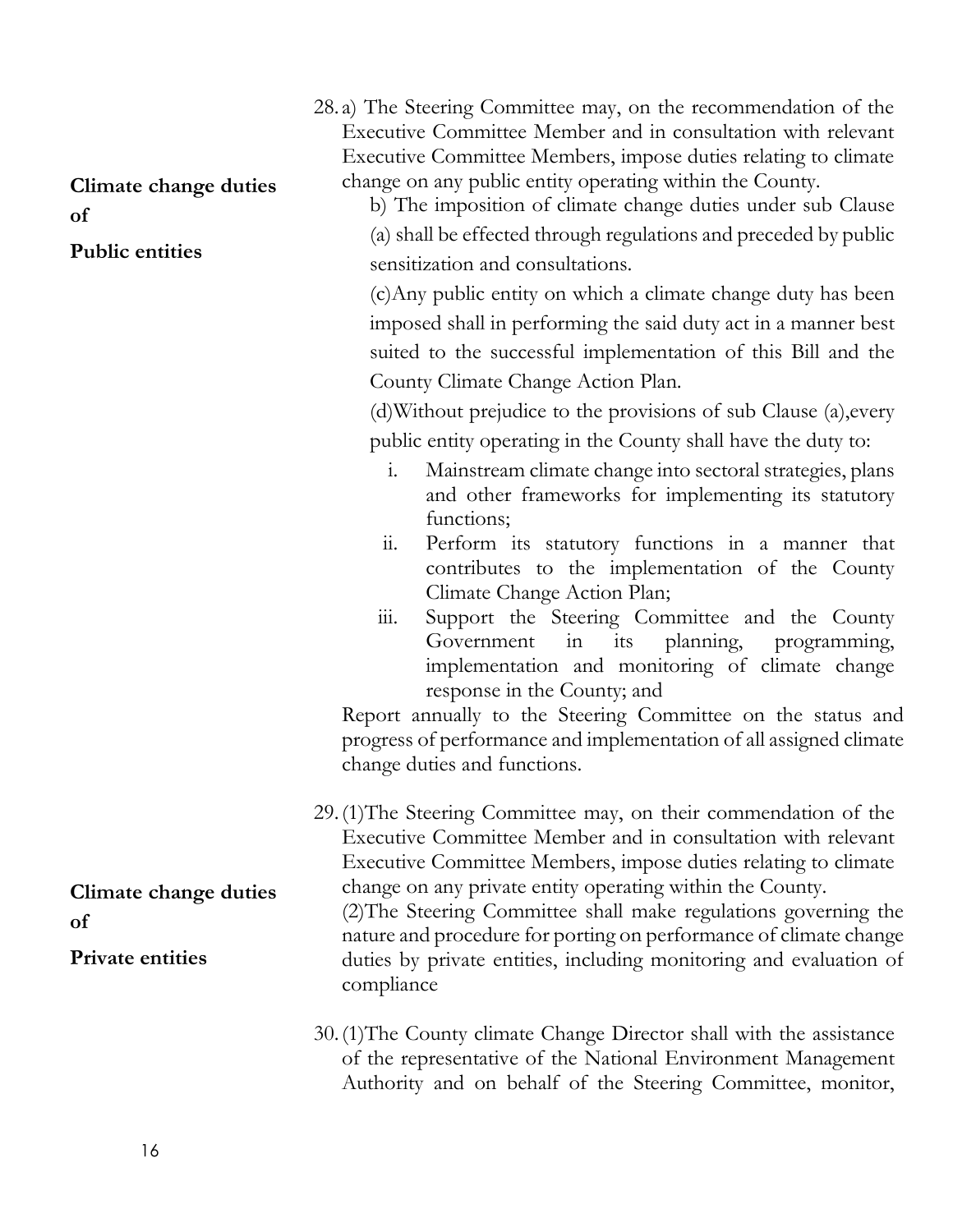| Monitoring<br>reporting on<br>Compliance                           | and            | investigate and report on whether public and private entities are<br>incompliance with the assigned climate change duties, and in<br>performance of this function she or she shall:<br>a) Have all powers necessary for purposes of monitoring<br>and investigation including the power to enter premises<br>of any private entity and make an enquiry; and<br>b) at a reasonable hour, for the purposes of monitoring and<br>investigation, enter any private land or premises to make<br>an inspection or other task related to this function.<br>(2) The County Director of Climate Change shall report to the<br>Steering Committee on the performance of functions under sub-<br>Clause (1) on an annual basis, and such report shall form part of the<br>report by the Steering Committee to the County Assembly |
|--------------------------------------------------------------------|----------------|------------------------------------------------------------------------------------------------------------------------------------------------------------------------------------------------------------------------------------------------------------------------------------------------------------------------------------------------------------------------------------------------------------------------------------------------------------------------------------------------------------------------------------------------------------------------------------------------------------------------------------------------------------------------------------------------------------------------------------------------------------------------------------------------------------------------|
| Potential<br>Role<br>Private<br>Entity<br>Reporting<br>Performance | of<br>in<br>on | 31. Notwithstanding the provisions of Clause27, the County Climate<br>Change Steering Committee may:<br>(a) Require a private entity that is subject to climate change<br>obligations to prepare reports on the status<br>fits<br>performance thereof and prescribe the period for reporting;<br>and<br>require any private entity that fails to perform its climate change<br>duties to prepare a report within a specified time, on the actions it<br>has taken, is taking or intends to take to ensure future performance<br>of those duties                                                                                                                                                                                                                                                                        |
| Annual<br>Climate<br>Change<br>Response<br>Report                  | County         | 32. (1) The County Climate Change Steering Committee shall, within<br>three months after the end of every financial year, publish and<br>submit a report on implementation of the County Climate Change<br>Action Plan and other climate change response actions and<br>impacts to the County Assembly for consideration and adoption.<br>(2) The County Assembly shall, within three months of<br>receiving the report, provide recommendations and proposed<br>actions to the Steering Committee.<br>$(3)$ A copy of the report issued under sub-Clause $(1)$ shall be<br>forwarded to the Directorate for information purposes                                                                                                                                                                                      |

## **PART VI – PUBLIC PARTICIPATION AND ACCESS TO INFORMATION**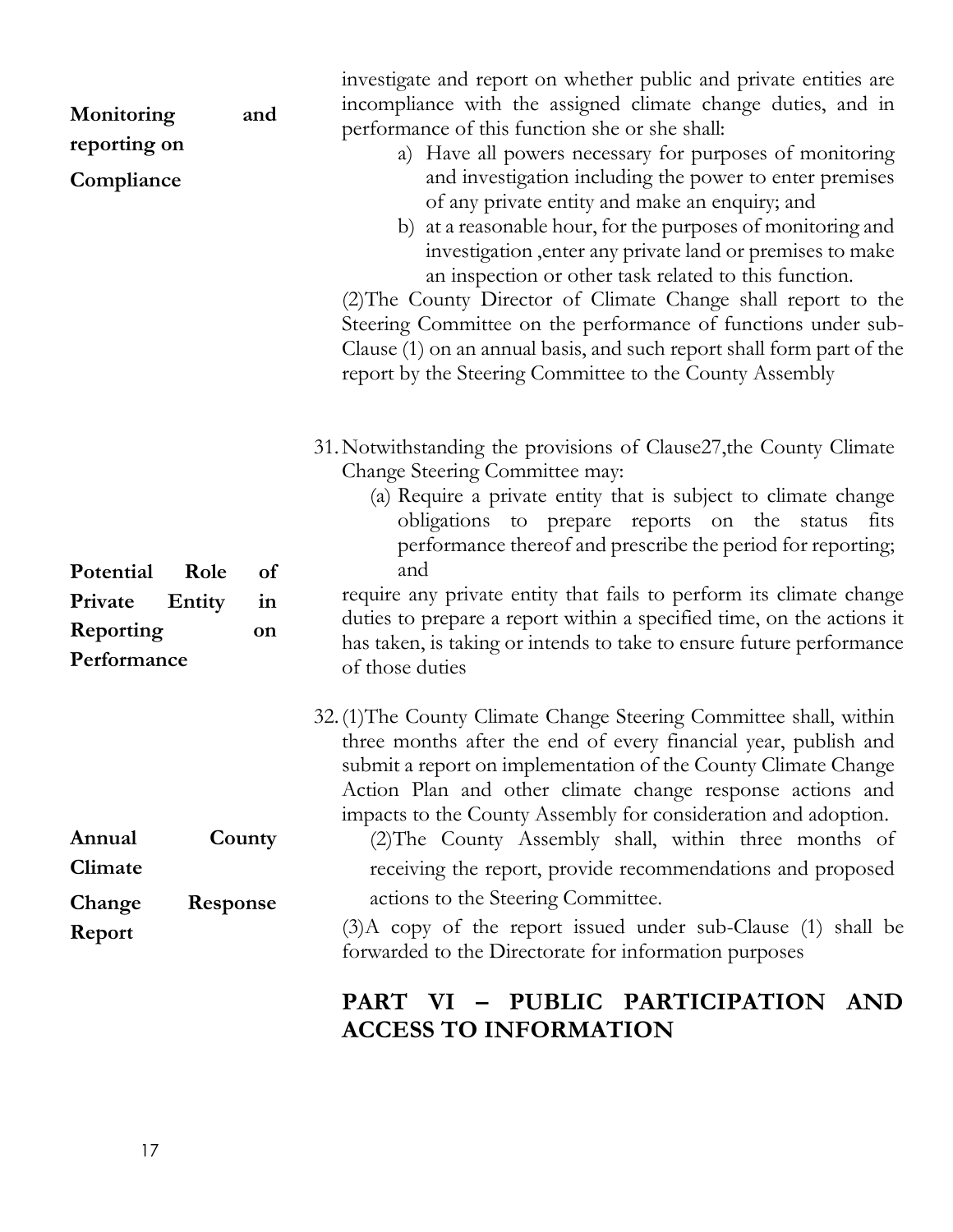33.The planning and implementation of climate change response in the County shall be informed by the values and principles specified in Clause 4 of this Bill

| Values and principles                                                                     |                                                                                                                                                                                                                                                                                                                                                                                                                  |
|-------------------------------------------------------------------------------------------|------------------------------------------------------------------------------------------------------------------------------------------------------------------------------------------------------------------------------------------------------------------------------------------------------------------------------------------------------------------------------------------------------------------|
| to Apply to planning<br>and implementation<br>County<br>strategy for<br>climate<br>Change | 34. (1) Within one year of this Bill coming into force, the Planning<br>Committee shall develop a comprehensive county strategy for<br>public education and awareness creation on climate change.<br>(2) The strategy shall be developed through a participatory<br>process involving all stakeholders in the County and validated<br>at public meetings organized by Ward Planning Committees in<br>every ward. |
| education and public<br>awareness                                                         | (3) The strategy shall be approved by the Steering Committee and it<br>simple mentation mainstreamed into the County Climate Change<br>Action Plan                                                                                                                                                                                                                                                               |
|                                                                                           | 35. (1) Notwithstanding the provisions of Clause 35 the Planning<br>Committee and Ward Planning Committees shall ensure that the<br>development of any climate change response programme, plan,<br>project or activity in the County is preceded by comprehensive<br>campaign of public sensitization and awareness creation to<br>facilitate informed public participation.                                     |
|                                                                                           | Public sensitisation to (2)The Planning Committee and the Ward Planning Committees shall                                                                                                                                                                                                                                                                                                                         |
|                                                                                           | Precede formulation report to the Steering Committee on public sensitization campaigns                                                                                                                                                                                                                                                                                                                           |
| Climate<br>of<br>response                                                                 | change undertaken with reference to every climate change response programme,<br>plan, project or activity in the County and demonstrate how the<br>sensitization has made an impact on the threshold of decision making.                                                                                                                                                                                         |
| plans                                                                                     | (3) The report on public sensitization and awareness creation on<br>climate change programmes, plans, projects and activities shall be<br>included in the reports of the Steering Committee under Clauses 31<br>and 33 of this Bill.                                                                                                                                                                             |
| Capacity building for<br>effective<br>public<br>participation                             | 36. (1) The County Climate Change Steering Committee shall ensure<br>that the Planning Committee and Ward Planning Committees<br>implement comprehensive programmes of capacity building to<br>equip individual citizens and communities in the County for<br>effective participation in climate change governance and response.                                                                                 |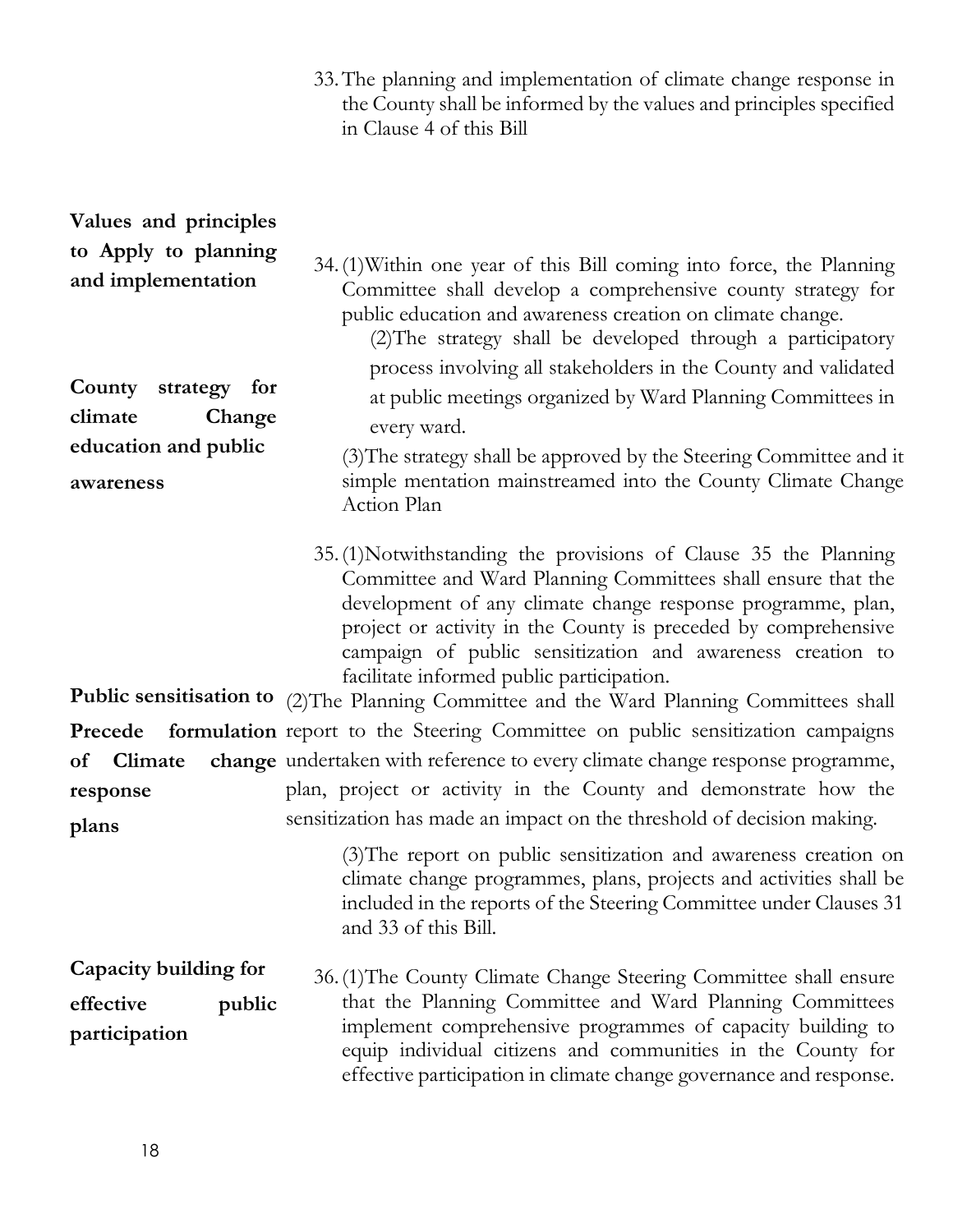(2)The County Climate Change Planning Committee and Ward Climate Change Planning Committees shall support and facilitate communities to establish Community Based Organizations and other frameworks for mobilization and engagement with climate governance and response issues in the County

#### **Access to information**

37.(1)The County Climate Change Steering Committee ,the County Climate Change Planning Committee ,the Ward Climate Change Planning Committee shall publish, publicize and ensure access to all important climate change information in their possession in inappropriate format to make it useable by different actors (2)The County Climate Change Steering Committee, the County Climate Change Planning Committee, the Ward Climate Change Planning Committees shall partner with Kenya Department of Meteorology to develop Climate Information Services to package and disseminate climate information through appropriate channels

#### **PART VII – COUNTY CLIMATE CHANGE FUND**

| Establishment<br>of<br>Climate<br>County<br><b>Change Fund</b> | 38. (1) There is here by established a fund to be known as County<br>Climate Change Fund to provide funding for priority climate<br>change actions and interventions identified by communities and<br>other stakeholders and approved by the Steering Committee.<br>(2) The Fund shall be domicile in the Department responsible for<br>Climate Change Affairs, administered by the Steering Committee<br>and managed by the Fund Administrator designated by the<br>Executive Committee Member for the time being responsible for<br>matters of the County Treasury           |
|----------------------------------------------------------------|--------------------------------------------------------------------------------------------------------------------------------------------------------------------------------------------------------------------------------------------------------------------------------------------------------------------------------------------------------------------------------------------------------------------------------------------------------------------------------------------------------------------------------------------------------------------------------|
| Sources of the Funds                                           | 39. The Fund shall be financed through:-<br>a) Money appropriated annually by the County Assembly,<br>which shall not be less than two percent of the annual<br>development budget of the County;<br>b) Money received from the National Climate Change<br>Fund;<br>c) International Climate Change Finance received by the<br>County directly or through the National Designated<br>Authority, National Implementing Entity or other<br>agency;<br>d) Donations, endowments, bequests, grants and gifts<br>from individuals, public and private entities local or<br>foreign; |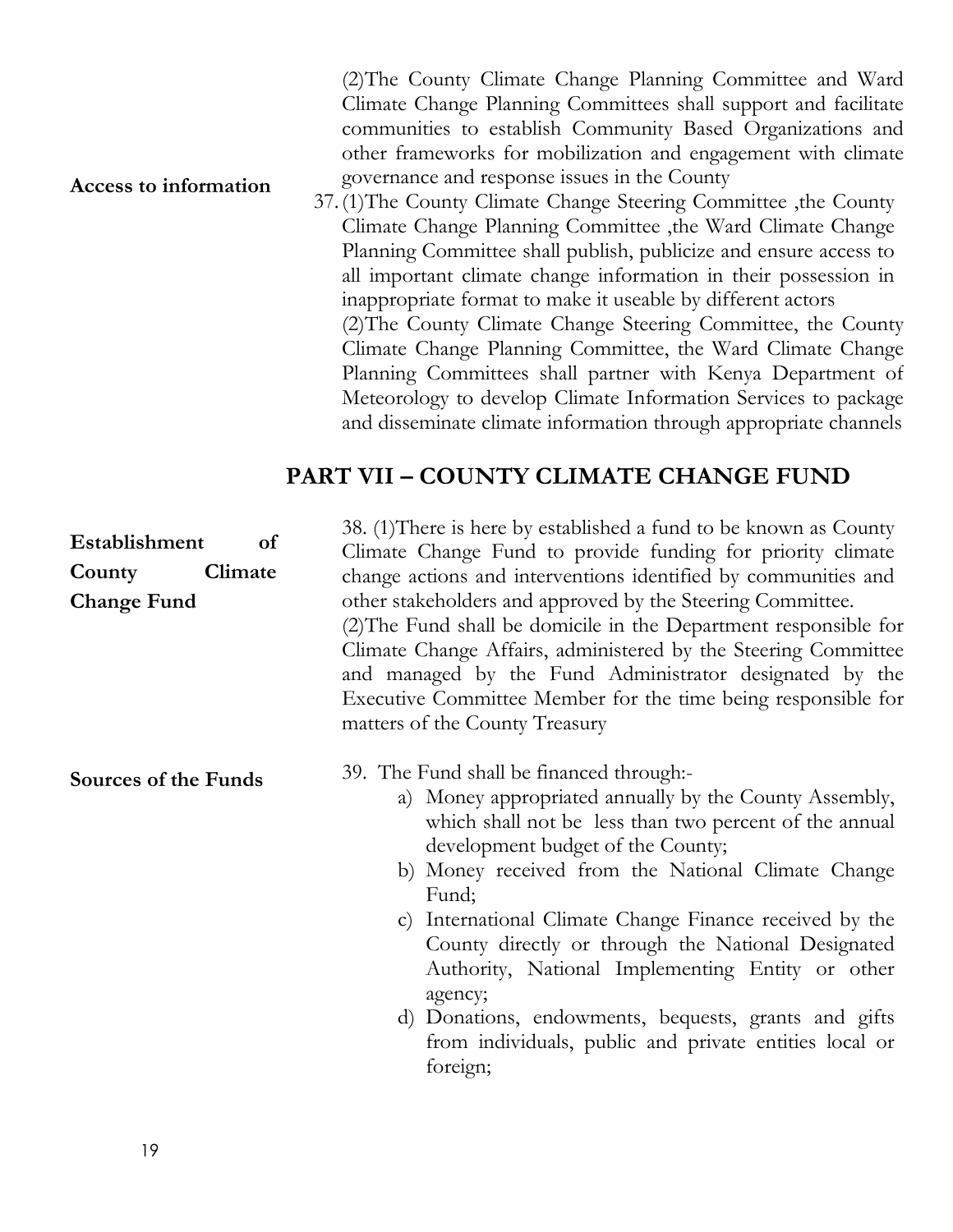- e) Charges, fees, levies or fines received by the county government in connection with activities that adversely impact on climate in the County; and,
- f) Interest and any other money that may lawfully accrue to the Fund in any form

40.(1)The Executive Committee Member for the time being responsible for matters of the County Treasury shall, in consultation with the Executive Committee, and with the approval of the County Assembly develop Regulations for administration and management of the Fund

(2)The Regulations made under sub Clause(1)shall provide for the following, among other matters:-

- a) Formulation of the County Climate Finance Framework;
- b) Appointment and removal of the Fund Administrator;
- c) Operation of the Fund;
- d) Eligibility criteria for accessing money from the Fund;
- e) Development of project proposals ,application for and disbursement of money from the Fund;
- f) Complaints mechanism; and, monitoring, evaluation, reporting and learning

## **PART VIII – FINANCIAL PROVISIONS**

**Funding operations of the County Climate Change Steering and Planning Committees**

41.(1)Functions of the County Climate Change Steering Committee, the Planning Committee and Ward Planning Committees and these criteria's there of shall be financed through a vote in the estimates of revenue and expenditure of the relevant Department of the Executive Committee Member. (2)Participation of representatives of State and County Executive Departments in the Steering Committee, the Planning Committee and Ward Planning Committees shall be financed by the Fund in accordance with Guidelines from the Salaries and Remuneration Commission.

(3)Finances and accounts of the Steering Committee, the Planning Committee and Ward Planning Committees shall be administered and managed in accordance with the provisions of the Public Finance Management Act and the Public Finance Management (County Governments) Regulations

**County Climate Change Fund Regulations**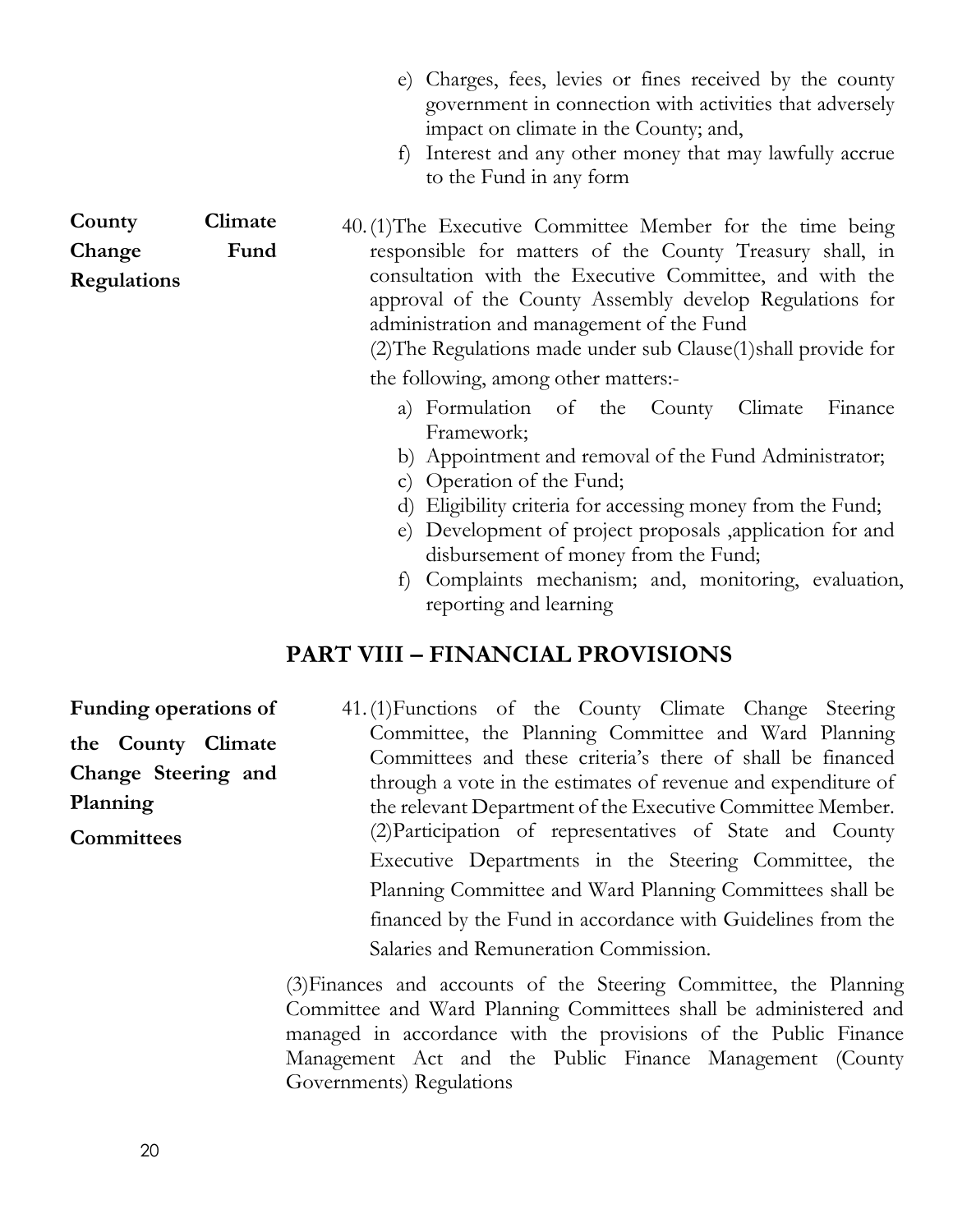**Annual estimates for the County Climate Change Steering and Planning**

**Financial year of the County Climate Change Steering and Planning Committees**

**Accounts and audit of the County Climate Change Steering and Planning Committees**

42. At least three months prior to the commencement of each financial year, the Executive Committee Member shall cause to be prepared the estimates of revenue and expenditure of the County Climate Change Steering Committee, the Planning Committee and the Ward Planning Committees for the year.

43. The financial year of the County Climate Change Steering Committee, the Planning Committee and the Ward Planning Committees shall be the period of twelve month sending the thirtieth of June in each year

44.The County Climate Change Steering Committee, the Planning Committee and Ward Planning Committees shall cause to be kept all proper books and records of account and income, expenditure and assets, and shall cause the accounts to be audited within a period of three months after the end of each financial year.

## **PART IX – MISCELLANEOUS PROVISIONS**

|            |      | 45. (1) No civil or criminal proceedings shall be brought against a          |
|------------|------|------------------------------------------------------------------------------|
| Protection | from | member, officer or agent of the County Climate Change                        |
| personal   |      | Steering Committee, the Planning Committee or the Ward                       |
| Liability  |      | Planning Committee pursuant to actions or inactions arising in               |
|            |      | the performance of good faith.                                               |
|            |      | (2) The provisions of sub-Clause (1) shall not relieve the County Climate    |
|            |      | Change Steering Committee, the Planning Committee or Ward Planning           |
|            |      | Committees of liability to pay compensation or damages to any person for     |
|            |      | any injury to him, his property or any of his interests caused by negligence |
|            |      | in the exercise of any power conferred by this Bill or any other written law |
|            |      | or by failure wholly or partially of any works                               |
|            |      |                                                                              |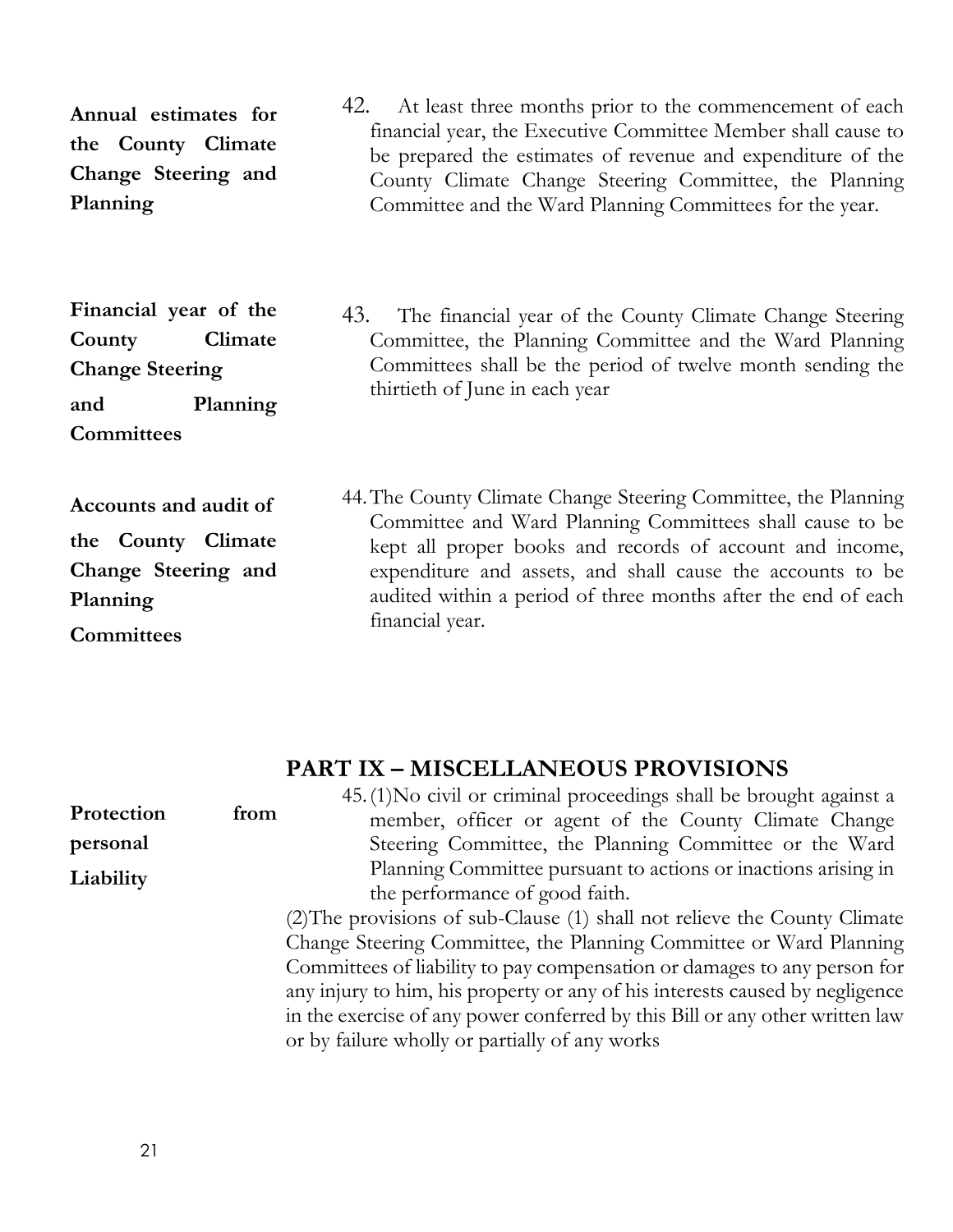| <b>Offences</b>                   | and | 46. Any person who:-                                                                                                                                               |
|-----------------------------------|-----|--------------------------------------------------------------------------------------------------------------------------------------------------------------------|
| penalties                         |     | Without any lawful cause ignores or fails to be any instructions issued                                                                                            |
|                                   |     | by any member or officer or agent of the County Climate Change                                                                                                     |
|                                   |     | Steering Committee, the Planning Committee or Ward Planning                                                                                                        |
|                                   |     | Committee in exercise of the power so performance of the functions of                                                                                              |
|                                   |     | the Committees under this Bill; or Willfully obstructs any member or                                                                                               |
|                                   |     | officer or agent of the County Climate Change Steering Committee, the                                                                                              |
|                                   |     | Planning Committee or Ward Planning Committee in the discharge of                                                                                                  |
|                                   |     | their lawful duties; or (misrepresents, knowingly submits false or                                                                                                 |
|                                   |     | misleading information to any member or officer or agent of the                                                                                                    |
|                                   |     | County Climate Change Steering Committee, the Planning Committee                                                                                                   |
|                                   |     | or Ward Planning Committee in exercise of powers or the performance                                                                                                |
|                                   |     | of the functions of the said Committees under this Bill commits an                                                                                                 |
|                                   |     | offence and shall upon conviction be liable to the punishment provided                                                                                             |
|                                   |     | for under section 33(1) of the Climate Change Act, 2016                                                                                                            |
| Transitional<br><b>Provisions</b> |     | 47. The County Climate Change Steering Committee and the County<br>Planning Committee shall be constituted within two months of coming<br>into force of this Bill. |
| Regulations                       |     | 48. The Executive Committee Member shall make Regulations for the<br>proper administration of this Bill                                                            |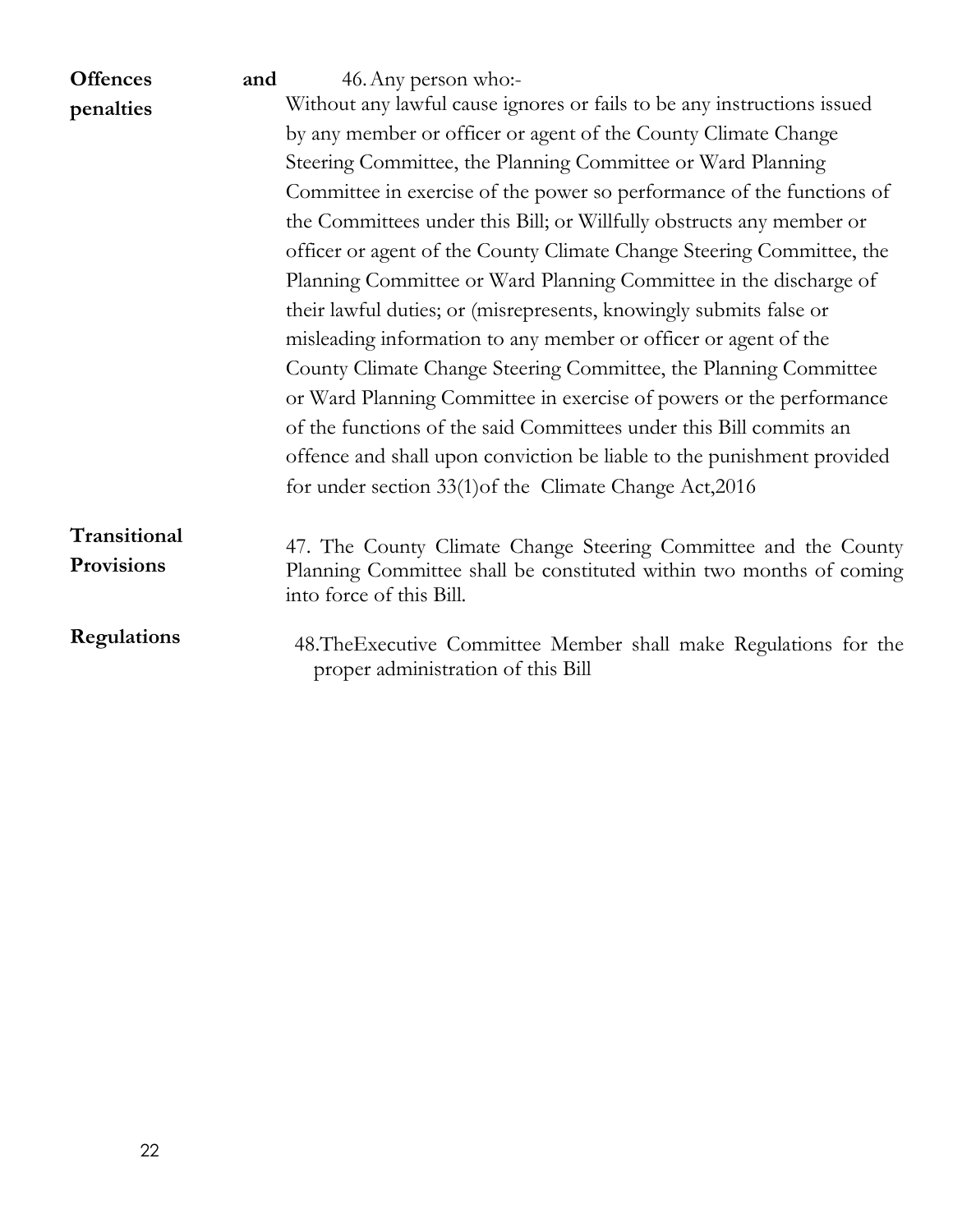#### **MEMORANDUM OF OBJECTS AND REASON**

The Principal purpose of this bill is to ensure that Bungoma County takes effective and timely action to contribute towards meeting the National obligations on climate Change through facilitating the establishment of structures and systems for climate change adaption, mitigation and financing of programs and projects in the County

**Part 1** contains preliminary matters-**Clause 1-4** is on the short title, interpretation, object and purpose and guiding values and principles. **Part 11** –Contains co-ordination and oversight, It covers clause 5 to 11 which among others; establishes the County Climate change steering committee its composition, it's tenure and functions.

**Part 111 is on the institutional framework for planning and implementation-**entails clause 12 to 24 which establishes the planning committee, It's composition, tenure, functions and the secretariat. There is also establishment of ward planning Committee and it's functions, qualification for appointments and it's tenure. Also numerations and meetings of the committees are captured. **Part-IV is on Measures and actions for responding to climate change-** has **Clause** 25 to 28 .Clause 25 is on County Climate Change Action Plan, Clause 26 Content of County Climate Change Action Plan, Clause 27 Approval of County Climate Change Action Plan and Clause 28 Biennial Review of the County Climate Change Action Plan

**Part- v- is on the duties relating to climate change-entails clause**  29-33 It is on the Climate Change duties of public entities, private entities, monitoring and reporting compliance amongst others. **Part vi is on the public participation and access to information-**Clause 34 to 38 is on the Values and principles to apply to planning and implementation, Clause 35 is on the strategy for Climate change education and public awareness Clause 36 is on the public sensitization to proceed the formulation of climate change response plans, Clause 37 is capacity building for effective public participation and Clause 38 is on access to information